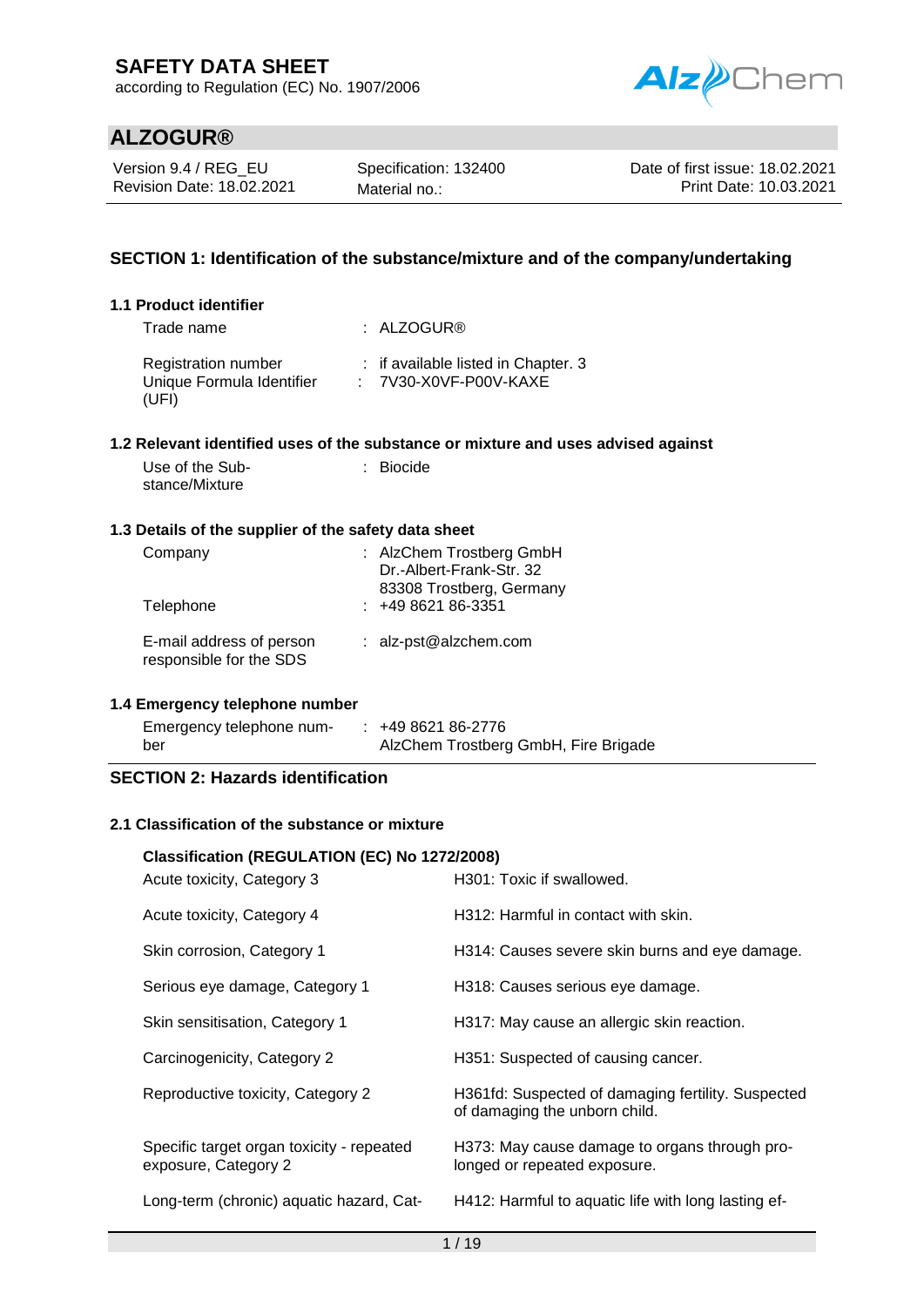according to Regulation (EC) No. 1907/2006



## **ALZOGUR®**

| Version 9.4 / REG EU<br>Revision Date: 18.02.2021 | Specification: 132400<br>Material no.:                                                                                                                                                                                              | Date of first issue: 18.02.2021<br>Print Date: 10.03.2021                                                                                                                                                                                                       |  |  |  |  |
|---------------------------------------------------|-------------------------------------------------------------------------------------------------------------------------------------------------------------------------------------------------------------------------------------|-----------------------------------------------------------------------------------------------------------------------------------------------------------------------------------------------------------------------------------------------------------------|--|--|--|--|
| egory 3                                           | fects.                                                                                                                                                                                                                              |                                                                                                                                                                                                                                                                 |  |  |  |  |
| 2.2 Label elements                                |                                                                                                                                                                                                                                     |                                                                                                                                                                                                                                                                 |  |  |  |  |
| Labelling (REGULATION (EC) No 1272/2008)          |                                                                                                                                                                                                                                     |                                                                                                                                                                                                                                                                 |  |  |  |  |
| Hazard pictograms                                 |                                                                                                                                                                                                                                     |                                                                                                                                                                                                                                                                 |  |  |  |  |
| Signal word                                       | Danger                                                                                                                                                                                                                              |                                                                                                                                                                                                                                                                 |  |  |  |  |
| <b>Hazard statements</b>                          | H301<br>Toxic if swallowed.<br>H312<br>Harmful in contact with skin.<br>H314<br>H317<br>May cause an allergic skin reaction.<br>H351<br>Suspected of causing cancer.<br>ing the unborn child.<br>H373<br>repeated exposure.<br>H412 | Causes severe skin burns and eye damage.<br>H361fd Suspected of damaging fertility. Suspected of damag-<br>May cause damage to organs through prolonged or<br>Harmful to aquatic life with long lasting effects.                                                |  |  |  |  |
| Supplemental Hazard<br><b>Statements</b>          | <b>EUH401</b><br>environment, comply with the instructions for use.                                                                                                                                                                 | To avoid risks to human health and the                                                                                                                                                                                                                          |  |  |  |  |
| Precautionary statements                          | <b>Prevention:</b><br>P <sub>260</sub><br>P <sub>280</sub><br>tion/face protection.                                                                                                                                                 | Do not breathe dust/ fume/ gas/ mist/ vapours/ spray.<br>Wear protective gloves/protective clothing/eye protec-                                                                                                                                                 |  |  |  |  |
|                                                   | <b>Response:</b><br>P301 + P310<br>CENTER/doctor.<br>$P303 + P361 + P353$<br>$P305 + P351 + P338$<br>easy to do. Continue rinsing.<br>Storage:<br>P405<br>Store locked up.                                                          | IF SWALLOWED: Immediately call a POISON<br>IF ON SKIN (or hair): Take off immedi-<br>ately all contaminated clothing. Rinse skin with water/ shower.<br>IF IN EYES: Rinse cautiously with wa-<br>ter for several minutes. Remove contact lenses, if present and |  |  |  |  |

### **2.3 Other hazards**

A PBT/vPvB evaluation is not available, since a chemical safety evaluation is not required / has not been carried out

Violent, exothermic reaction with acids, bases and temperatures above 40°C. Animals (e.g. dogs, pigs) love licking the residuals of the ready-made solution (water + ALZOGUR) from poorly cleaned cot-floors (rifty floors).

The oral take-up may lead to acute dysfunctions of the blood circuit and/or the central nervous system.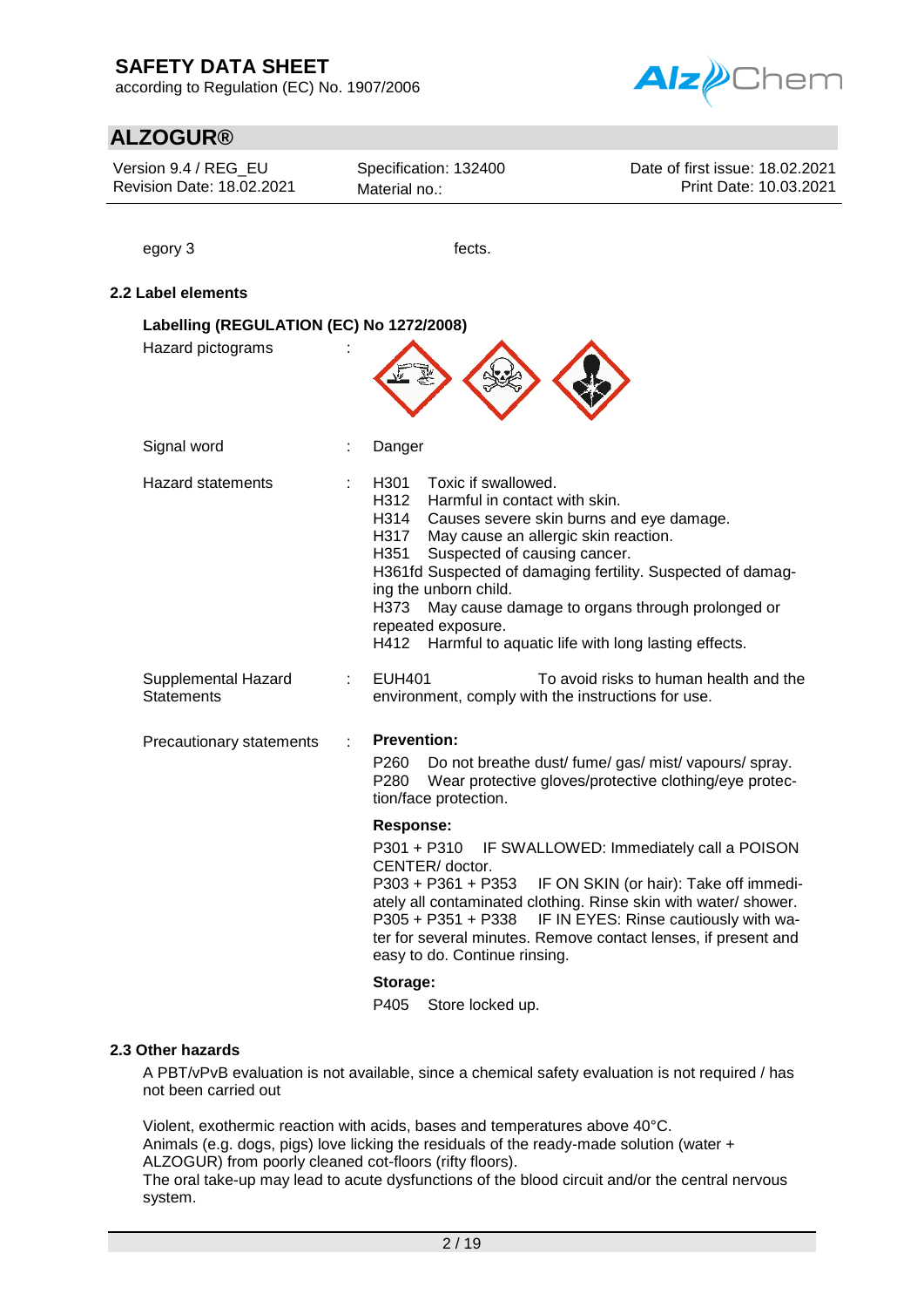according to Regulation (EC) No. 1907/2006



## **ALZOGUR®**

Version 9.4 / REG\_EU Revision Date: 18.02.2021 Specification: 132400 Material no.:

Date of first issue: 18.02.2021 Print Date: 10.03.2021

Use of alcoholic beverages enhances the toxic effects. Dermal absorption possible

### **SECTION 3: Composition/information on ingredients**

### **3.2 Mixtures**

Chemical nature : aqueous solution with cyanamide

### **Components**

| Chemical name             | CAS-No.<br>EC-No.<br>Index-No.<br>Registration number              | Classification                                                                                                                                                                                                                         | Concentration<br>(% w/w) |
|---------------------------|--------------------------------------------------------------------|----------------------------------------------------------------------------------------------------------------------------------------------------------------------------------------------------------------------------------------|--------------------------|
| cyanamide; carbamonitrile | 420-04-2<br>206-992-3<br>615-013-00-2<br>01-2119429091-49-<br>0000 | Acute Tox. 3; H301<br>Acute Tox. 3; H311<br>Skin Corr. 1; H314<br>Skin Sens. 1; H317<br>Eye Dam. 1; H318<br>Carc. 2; H351<br>Repr. 2; H361fd<br>STOT RE 2; H373<br>(thyroid.)<br>Aquatic Chronic 3;<br>H412                            | $49 - 51$                |
| Orthophosphoric acid      | 7664-38-2<br>231-633-2<br>01-2119485924-24-<br>XXXX                | Met. Corr. 1; H290<br>Acute Tox. 4; H302<br>Skin Corr. 1B; H314<br>Eye Dam. 1; H318<br>specific concentration<br>limit<br>Skin Corr. 1B; H314<br>$>= 25 \%$<br>Skin Irrit. 2; H315<br>$10 - 25%$<br>Eye Irrit. 2; H319<br>$10 - 25 \%$ | < 2                      |

For explanation of abbreviations see section 16.

## **SECTION 4: First aid measures**

### **4.1 Description of first aid measures**

| General advice | Remove contaminated or soaked clothing immediately and<br>dispose of safely.<br>If exposed or in case of symptoms caused by eye or skin con-<br>tact, inhalation or swallowing, consult a physician.<br>After absorbing large amounts of substance: |
|----------------|-----------------------------------------------------------------------------------------------------------------------------------------------------------------------------------------------------------------------------------------------------|
|                | Immediately contact a doctor or Poisons Information Centre,<br>and follow the advice given.                                                                                                                                                         |

If inhaled : Move to fresh air.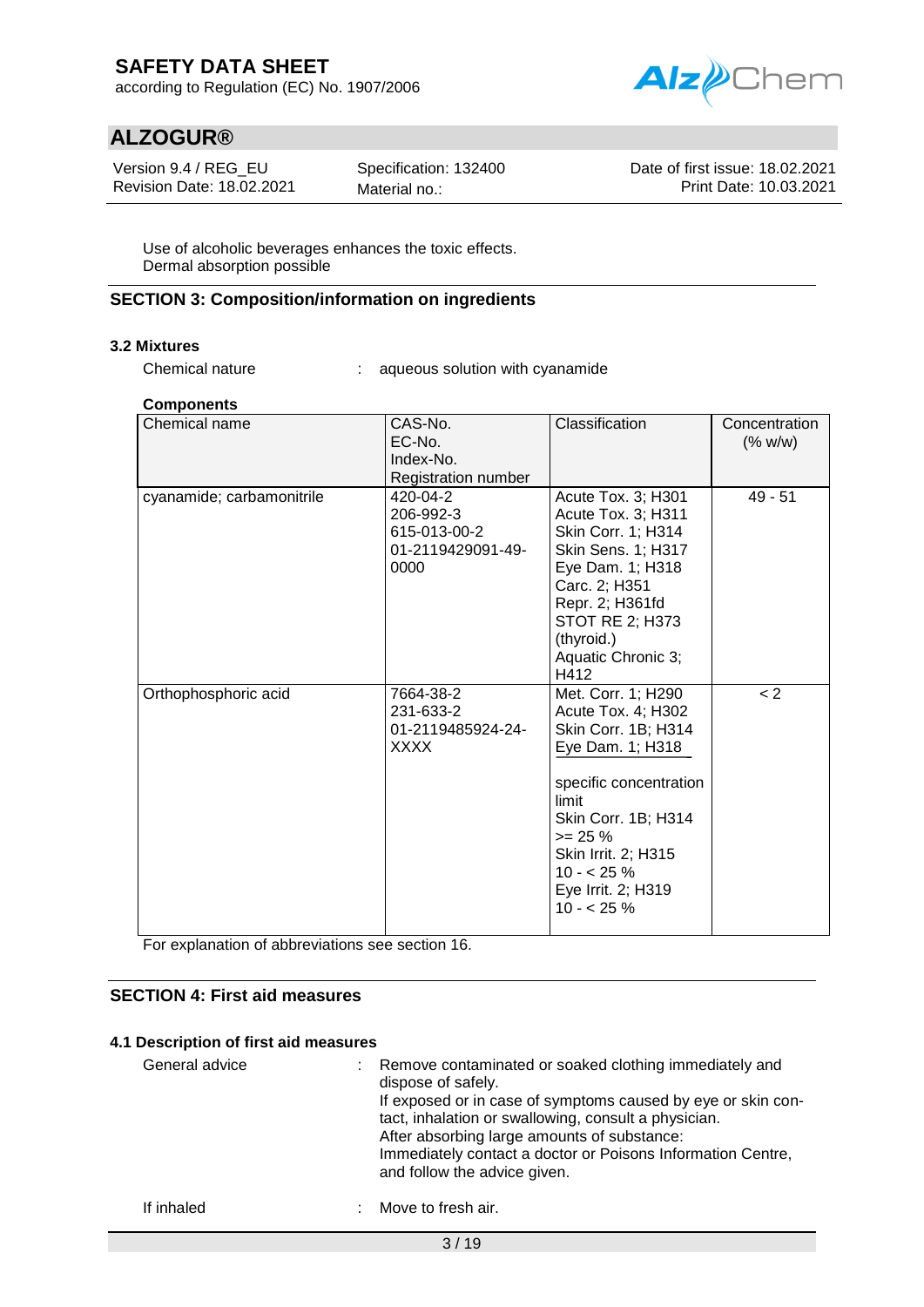according to Regulation (EC) No. 1907/2006



# **ALZOGUR®**

| Version 9.4 / REG_EU<br>Revision Date: 18.02.2021       | Specification: 132400<br>Date of first issue: 18.02.2021<br>Print Date: 10.03.2021<br>Material no.:                                                                                                                                                                                                                                                                                                                                                                              |                                                                 |  |
|---------------------------------------------------------|----------------------------------------------------------------------------------------------------------------------------------------------------------------------------------------------------------------------------------------------------------------------------------------------------------------------------------------------------------------------------------------------------------------------------------------------------------------------------------|-----------------------------------------------------------------|--|
|                                                         |                                                                                                                                                                                                                                                                                                                                                                                                                                                                                  |                                                                 |  |
| In case of skin contact                                 | Wash off with plenty of water and soap immediately. Call a<br>physician immediately.                                                                                                                                                                                                                                                                                                                                                                                             |                                                                 |  |
| In case of eye contact                                  | for at least 10 minutes.<br>Remove contact lenses if this can be easily done.<br>Immediate further treatment in ophthalmic hospital/ophthal-<br>mologist.                                                                                                                                                                                                                                                                                                                        | Rinse immediately with plenty of water, also under the eyelids, |  |
| If swallowed                                            | Do NOT induce vomiting.<br>÷.<br>Drink 1 or 2 glasses of water.<br>Call a physician immediately.<br>If conscious and medical aid is not available immediately,<br>induce vomiting. Be sure to keep victim's head below hips to<br>avoid aspiration of vomitus into the lungs.                                                                                                                                                                                                    |                                                                 |  |
|                                                         | 4.2 Most important symptoms and effects, both acute and delayed                                                                                                                                                                                                                                                                                                                                                                                                                  |                                                                 |  |
| Symptoms                                                | Erythema<br>Fall in blood pressure<br>increased pulse frequency,<br>Nausea<br>feeling of burning,<br>headache<br>Irritation of mucous membranes<br>after the intake of large amounts circulatory depression up to<br>unconsciousness are possible                                                                                                                                                                                                                                |                                                                 |  |
| <b>Risks</b>                                            | Caution: Alcoholic beverages interact with cyanamide.<br>t.<br>Symptoms showing flush are possible (difficulty in breathing,<br>bright red face).<br>The symptoms of this interaction disappear rapidly and are<br>generally harmless.                                                                                                                                                                                                                                           |                                                                 |  |
|                                                         | 4.3 Indication of any immediate medical attention and special treatment needed                                                                                                                                                                                                                                                                                                                                                                                                   |                                                                 |  |
| Treatment                                               | No specific antidote known.<br>Symptomatic treatment.<br>After the intake of small amounts: administer activated char-<br>coal, sodium sulfate and much liquid orally.<br>After the intake of large amounts: monitoring of circulatory<br>functions, if necessary irrigation of the stomach preventing<br>aspiration and taking into account the irritating properties to<br>mucous membranes.<br>In case of skin irritation, use corticoid containing external<br>preparations. |                                                                 |  |
| <b>SECTION 5: Firefighting measures</b>                 |                                                                                                                                                                                                                                                                                                                                                                                                                                                                                  |                                                                 |  |
|                                                         |                                                                                                                                                                                                                                                                                                                                                                                                                                                                                  |                                                                 |  |
| 5.1 Extinguishing media<br>Suitable extinguishing media | Water spray, foam, CO2, dry powder.<br>- 11                                                                                                                                                                                                                                                                                                                                                                                                                                      |                                                                 |  |

Unsuitable extinguishing : High volume water jet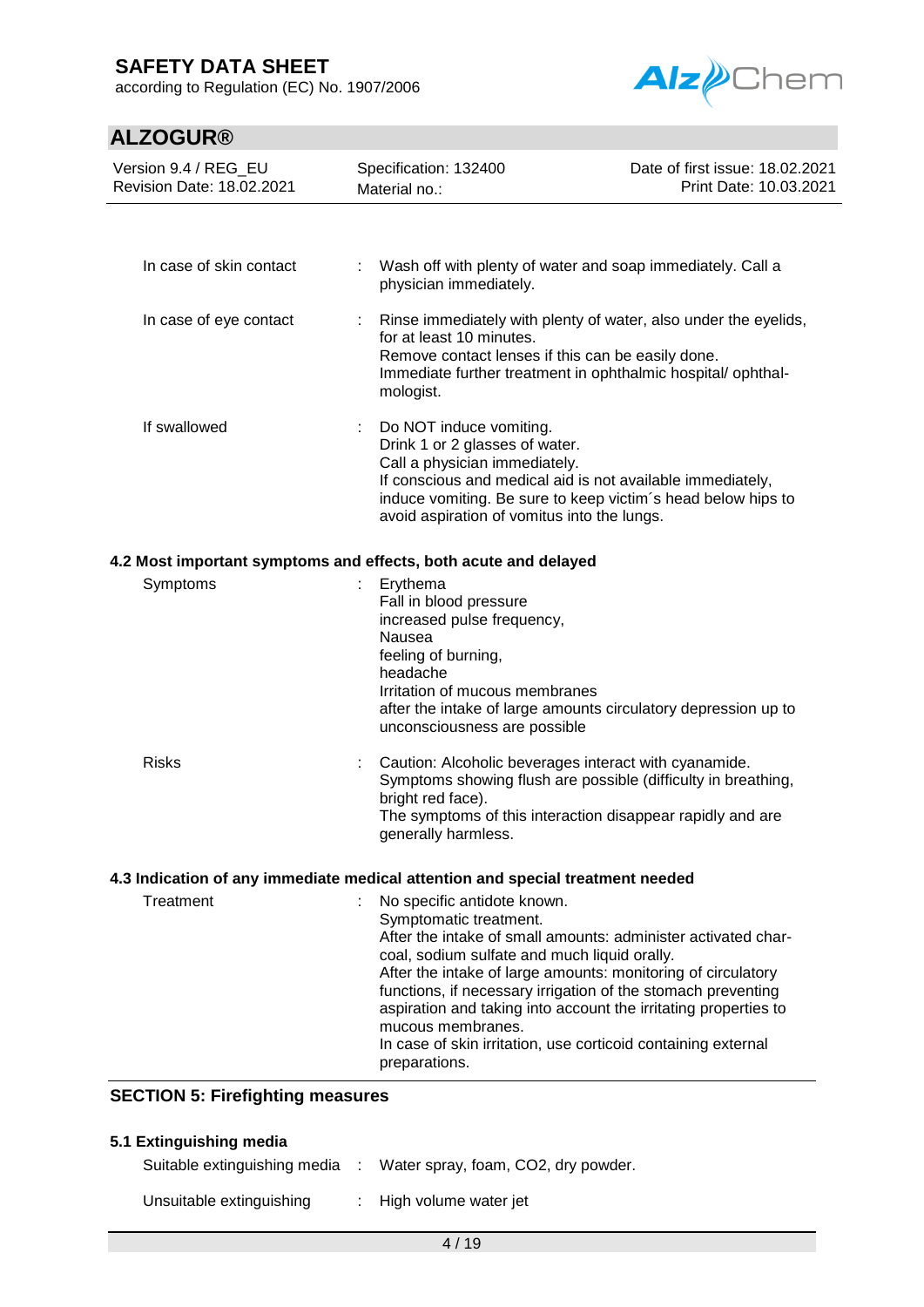according to Regulation (EC) No. 1907/2006



# **ALZOGUR®**

Version 9.4 / REG\_EU Revision Date: 18.02.2021

Specification: 132400 Material no.:

Date of first issue: 18.02.2021 Print Date: 10.03.2021

media

### **5.2 Special hazards arising from the substance or mixture**

Hazardous combustion prod- : Product itself is not combustible (Product contains water). ucts

## **5.3 Advice for firefighters**

| Special protective equipment :<br>for firefighters | In the case of fire, wear respiratory protective equipment in-<br>dependent of surrounding air and chemical protective suit.                                                                                                                                                           |
|----------------------------------------------------|----------------------------------------------------------------------------------------------------------------------------------------------------------------------------------------------------------------------------------------------------------------------------------------|
| Further information                                | Containers exposed to heat (fire) may build up pressure. Cool<br>by splashing with water.<br>Closed container may rupture if strongly heated.<br>Do not contaminate surface water.<br>Prevent fire extinguishing water from contaminating surface<br>water or the ground water system. |

## **SECTION 6: Accidental release measures**

### **6.1 Personal precautions, protective equipment and emergency procedures**

| Personal precautions | Wear personal protective equipment; see section 8.<br>Ensure adequate ventilation. |
|----------------------|------------------------------------------------------------------------------------|
|----------------------|------------------------------------------------------------------------------------|

### **6.2 Environmental precautions**

| Environmental precautions | . Try to prevent the material from entering drains or water<br>courses.<br>Dike or contain spill.<br>Shut off source of leak if safe to do so. |
|---------------------------|------------------------------------------------------------------------------------------------------------------------------------------------|
|                           |                                                                                                                                                |

### **6.3 Methods and material for containment and cleaning up**

| Sweep up and shovel.<br>Avoid dust formation.<br>Pour into containers which can be tightly sealed.<br>Disposal according to local authority regulations.<br>Don't use a high-pressure cleaner in order to avoid the for-<br>mation of aerosols.<br>Clean contaminated floors and objects thoroughly while ob-<br>serving environmental regulations.<br>Rinse away any residue with plenty of water. |  |
|-----------------------------------------------------------------------------------------------------------------------------------------------------------------------------------------------------------------------------------------------------------------------------------------------------------------------------------------------------------------------------------------------------|--|
|-----------------------------------------------------------------------------------------------------------------------------------------------------------------------------------------------------------------------------------------------------------------------------------------------------------------------------------------------------------------------------------------------------|--|

### **6.4 Reference to other sections**

For disposal considerations see section 13.

## **SECTION 7: Handling and storage**

### **7.1 Precautions for safe handling**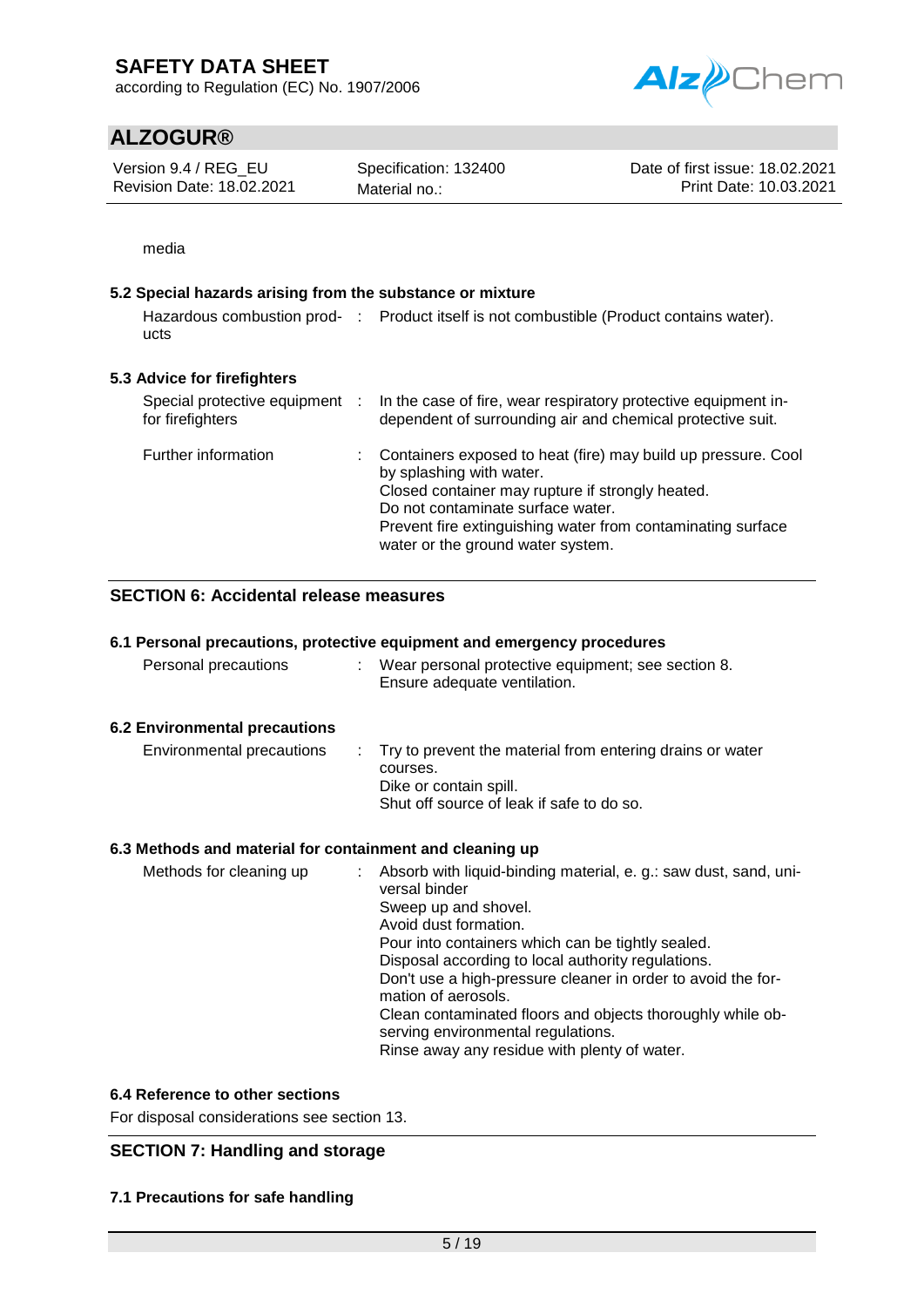according to Regulation (EC) No. 1907/2006





| Version 9.4 / REG_EU<br>Revision Date: 18.02.2021  | Specification: 132400<br>Material no.: |                                                                                                                                                                                                                                                                                                                                                                                                                                                                                         | Date of first issue: 18.02.2021<br>Print Date: 10.03.2021 |
|----------------------------------------------------|----------------------------------------|-----------------------------------------------------------------------------------------------------------------------------------------------------------------------------------------------------------------------------------------------------------------------------------------------------------------------------------------------------------------------------------------------------------------------------------------------------------------------------------------|-----------------------------------------------------------|
| Advice on safe handling                            | ÷                                      | Product is only handled and chemically converted when tightly<br>enclosed within a processing system.<br>For professional use only.<br>Avoid formation of aerosol.<br>Use only in well-ventilated areas.<br>Observe the rules usually applicable when handling chemi-<br>cals.                                                                                                                                                                                                          |                                                           |
| Advice on protection against<br>fire and explosion | $\mathcal{L}$                          | Keep away from combustible material. Avoid temperatures<br>above 35°C Do not concentrate the product by evaporation.<br>May cause violent decomposition.                                                                                                                                                                                                                                                                                                                                |                                                           |
| Hygiene measures                                   |                                        | Do not inhale vapours / aerosols. Contact with skin, eyes and<br>clothes must be strictly avoided Take off contaminated cloth-<br>ing and shoes immediately. Wash contaminated clothing be-<br>fore re-use. Do not consume alcoholic beverages prior to,<br>during and 24 hours after handling the product. Do not eat,<br>drink or smoke while working. Wash hands, and/or face before<br>breaks and when workday is finished. Keep away from food,<br>drink and animal feedingstuffs. |                                                           |

### **7.2 Conditions for safe storage, including any incompatibilities**

| Requirements for storage<br>areas and containers          | : Keep away from direct sunlight. Keep locked up.                                            |
|-----------------------------------------------------------|----------------------------------------------------------------------------------------------|
| Advice on common storage                                  | : Incompatible with acids and bases.<br>Keep away from food, drink and animal feedingstuffs. |
| Recommended storage tem- $\therefore$ < 20 °C<br>perature |                                                                                              |
| Packaging material                                        | : Suitable material: polyethylene, Polypropylene, enamel, Aus-<br>tenitic steel              |
| 7.3 Specific end use(s)                                   |                                                                                              |
| Specific use(s)                                           | : We are unaware of any specific end uses which go beyond<br>the data reported in Section 1. |

## **SECTION 8: Exposure controls/personal protection**

## **8.1 Control parameters**

### **Occupational Exposure Limits**

| Components              | CAS-No.          | Value type (Form<br>of exposure) | Control parameters                                                                | <b>Basis</b> |
|-------------------------|------------------|----------------------------------|-----------------------------------------------------------------------------------|--------------|
| cyanamide; car-         | 420-04-2         | <b>TWA</b>                       | $0,58$ ppm                                                                        | 2006/15/EC   |
| bamonitrile             |                  |                                  | 1 $mg/m3$                                                                         |              |
|                         | skin, Indicative |                                  | Further information: Identifies the possibility of significant uptake through the |              |
| Orthophosphoric<br>acid | 7664-38-2        | TWA                              | 1 mg/m $3$                                                                        | 2000/39/EC   |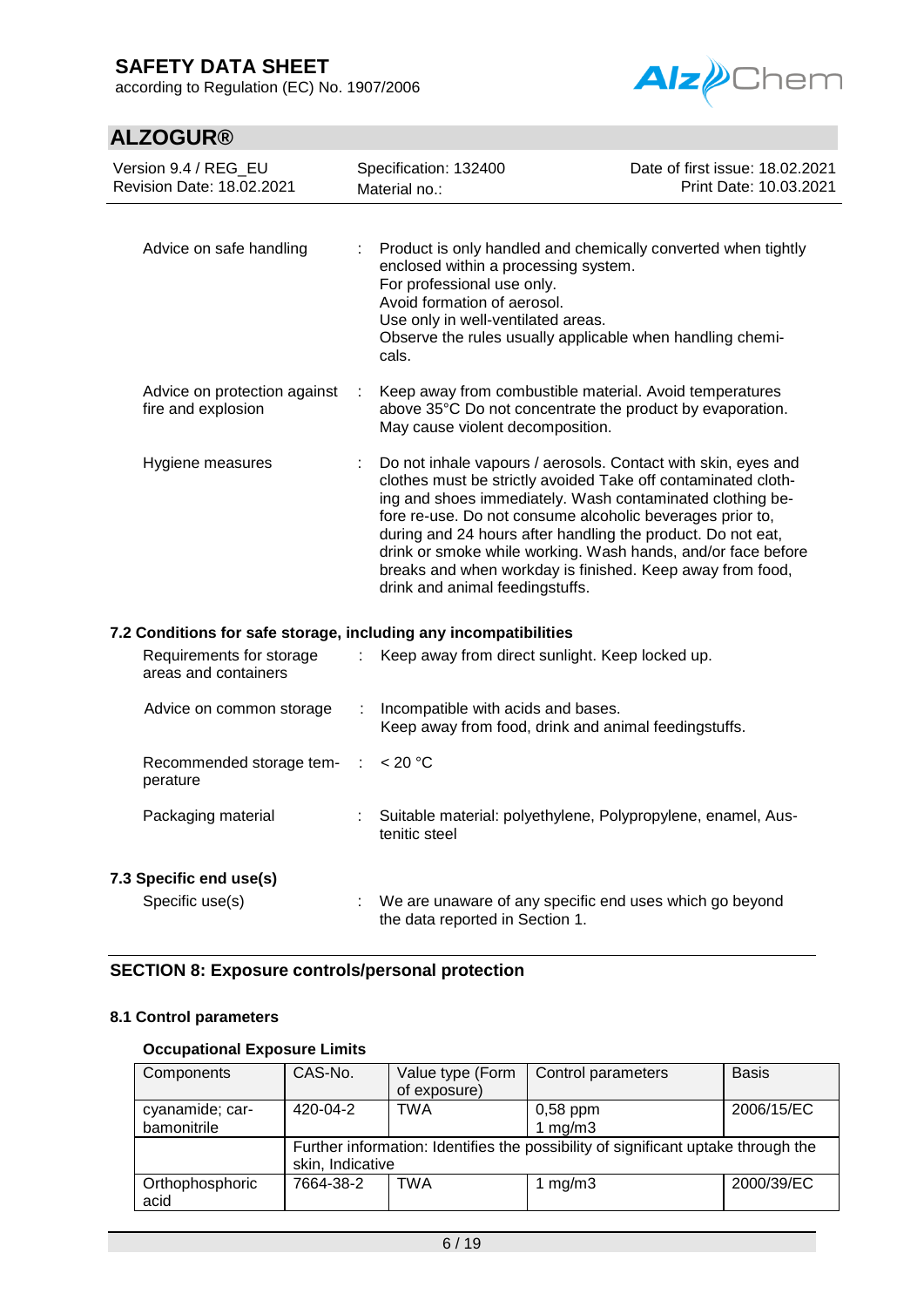according to Regulation (EC) No. 1907/2006



# **ALZOGUR®**

Version 9.4 / REG\_EU Revision Date: 18.02.2021 Specification: 132400 Material no.:

Date of first issue: 18.02.2021 Print Date: 10.03.2021

|                                 | Further information: Indicative |         |            |
|---------------------------------|---------------------------------|---------|------------|
|                                 | <b>RTE</b>                      | ` ma/m3 | 2000/39/EC |
| Further information: Indicative |                                 |         |            |

### **8.2 Exposure controls**

| Personal protective equipment                                                                                            |                |                                                                                                                                                                                                 |  |  |  |
|--------------------------------------------------------------------------------------------------------------------------|----------------|-------------------------------------------------------------------------------------------------------------------------------------------------------------------------------------------------|--|--|--|
| Eye protection                                                                                                           |                | Safety glasses with side-shields conforming to EN166                                                                                                                                            |  |  |  |
| Hand protection<br>Material<br>Break through time<br>Glove thickness<br>Glove length<br><b>Directive</b><br>Manufacturer | ÷.<br>÷.<br>÷. | : Nitrile rubber, Recommendation: Camatril® Velours (732)<br>$<$ 480 min<br>$0.4 \text{ mm}$<br>elbow-length rubber gloves<br>$\therefore$ DIN EN 374<br>Kächele-Cama Latex GmbH (KCL), Germany |  |  |  |
| Skin and body protection                                                                                                 |                | : Chemical-resistant protective suit, type 3, EN 14605:2005,<br>e.g. ProChem® I C<br>rubber boots (EN 13832)                                                                                    |  |  |  |
| Respiratory protection                                                                                                   |                | Respirator with B-P3 combination filter<br>Equipment should conform to EN 14387                                                                                                                 |  |  |  |

## **SECTION 9: Physical and chemical properties**

### **9.1 Information on basic physical and chemical properties**

| Physical state                             | : aqueous solution                                                    |
|--------------------------------------------|-----------------------------------------------------------------------|
| Colour                                     | : blue                                                                |
| Odour                                      | : odourless                                                           |
| Melting point/range                        | $: -15 °C$                                                            |
| Flash point                                | Not applicable                                                        |
| рH                                         | : $3,9 - 4,9(20 °C)$<br>Concentration: 500 g/l 50 %<br>Main component |
| Solubility(ies)<br>Water solubility        | : completely miscible $(20 °C)$                                       |
| Partition coefficient: n-<br>octanol/water | : $log Pow: -0.72$                                                    |
| Vapour pressure                            | : 0,005 hPa (20 °C)<br>cyanamide                                      |
| Density                                    | 1,06 g/cm3 (20 $°C$ )                                                 |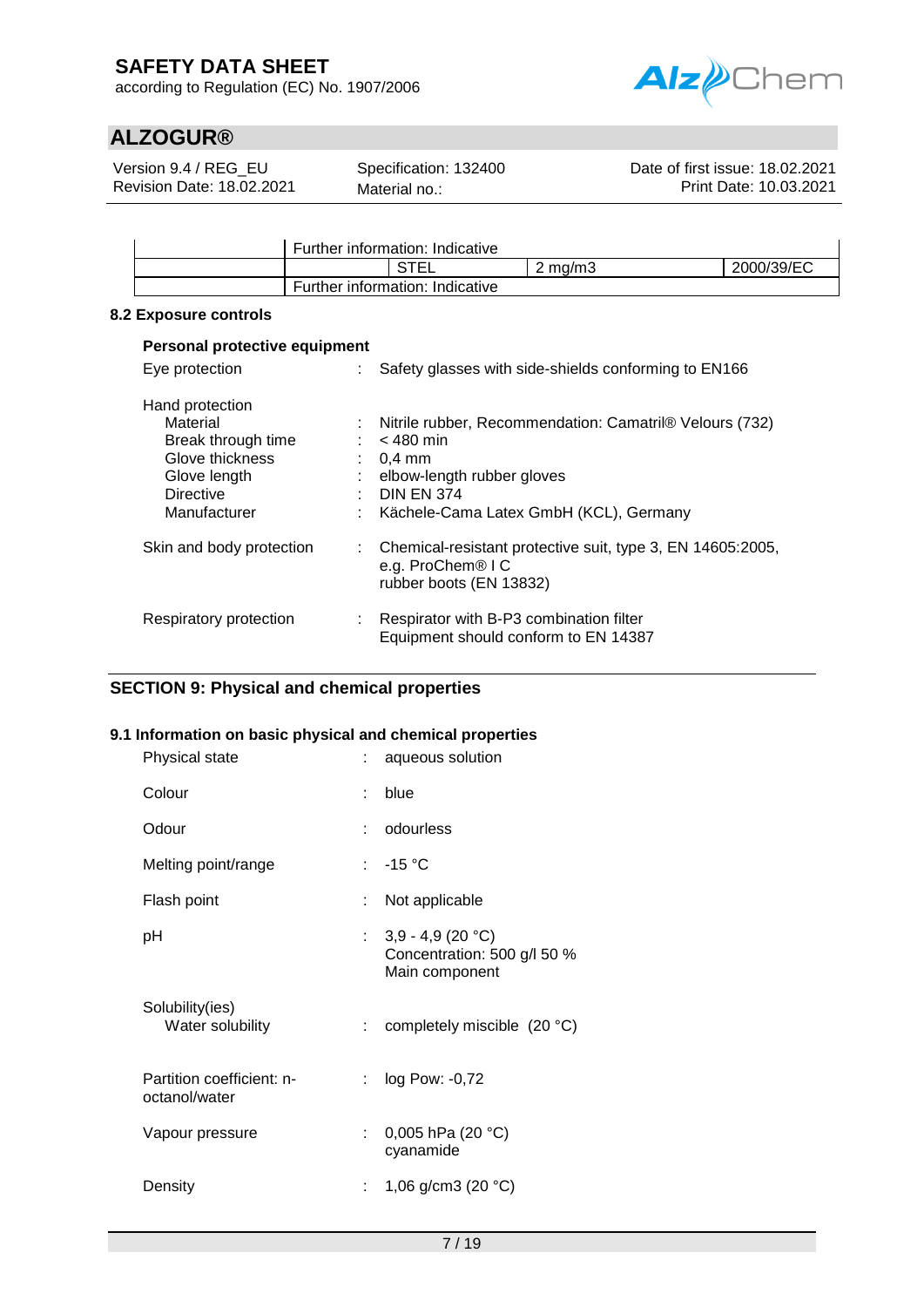according to Regulation (EC) No. 1907/2006



# **ALZOGUR®**

| Version 9.4 / REG_EU<br>Revision Date: 18.02.2021                         | Specification: 132400<br>Material no.:                    | Date of first issue: 18.02.2021<br>Print Date: 10.03.2021   |
|---------------------------------------------------------------------------|-----------------------------------------------------------|-------------------------------------------------------------|
| 9.2 Other information                                                     |                                                           |                                                             |
| Metal corrosion rate                                                      | : $0,11 \text{ mm/a}$<br>Not corrosive to steel.          |                                                             |
|                                                                           | $0,06$ mm/a<br>Not corrosive to aluminium.                |                                                             |
| Conductivity                                                              | ca. 12 mS/cm at 10 °C                                     |                                                             |
| <b>SECTION 10: Stability and reactivity</b>                               |                                                           |                                                             |
| 10.1 Reactivity                                                           |                                                           |                                                             |
| See section 10.3                                                          |                                                           |                                                             |
| <b>10.2 Chemical stability</b><br>Product is supplied in stabilised form. |                                                           |                                                             |
| 10.3 Possibility of hazardous reactions                                   |                                                           |                                                             |
| <b>Hazardous reactions</b>                                                | tures above 40°C.                                         | Violent, exothermic reaction with acids, bases and tempera- |
| <b>10.4 Conditions to avoid</b>                                           |                                                           |                                                             |
| Conditions to avoid                                                       | temperatures $> 35$ °C                                    |                                                             |
|                                                                           | Keep away from direct sunlight.<br>violent decomposition. | Do not concentrate the product by evaporation. May cause    |
| 10.5 Incompatible materials                                               |                                                           |                                                             |
| Materials to avoid                                                        | Acids and bases<br>combustible substances                 |                                                             |
| 10.6 Hazardous decomposition products                                     |                                                           |                                                             |
| Ammonia<br>decomposition products In the case of fire<br>see section 5    |                                                           |                                                             |

## **11.1 Information on hazard classes as defined in Regulation (EC) No 1272/2008**

| <b>Acute toxicity</b>                  |    |                                                                                    |
|----------------------------------------|----|------------------------------------------------------------------------------------|
| <b>Product:</b><br>Acute oral toxicity | ٠. | Assessment: Toxic if swallowed.                                                    |
| Acute inhalation toxicity              |    | Assessment: Based on available data, the classification crite-<br>ria are not met. |
| Acute dermal toxicity                  |    | Assessment: Harmful in contact with skin.                                          |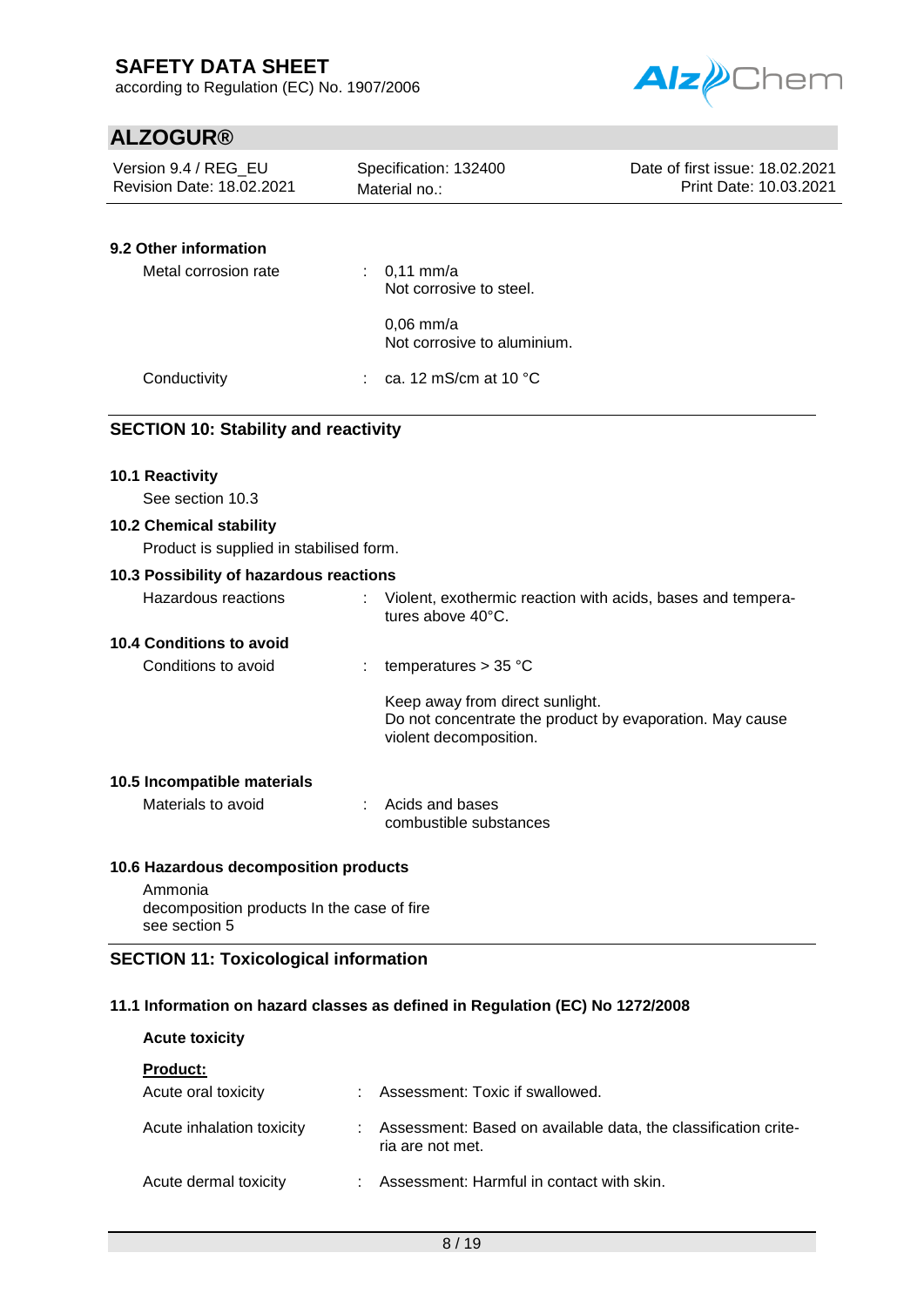according to Regulation (EC) No. 1907/2006



| Version 9.4 / REG_EU<br>Revision Date: 18.02.2021       | Specification: 132400<br>Material no.:                                                                                                                                                                                                                | Date of first issue: 18.02.2021<br>Print Date: 10.03.2021    |
|---------------------------------------------------------|-------------------------------------------------------------------------------------------------------------------------------------------------------------------------------------------------------------------------------------------------------|--------------------------------------------------------------|
|                                                         |                                                                                                                                                                                                                                                       |                                                              |
| Components:                                             |                                                                                                                                                                                                                                                       |                                                              |
| cyanamide; carbamonitrile:<br>Acute oral toxicity       | LD50 (Rat, male/female): related to 100% active substance<br>142 mg/kg<br>Assessment: Toxic if swallowed.<br>Remarks: IUCLID                                                                                                                          |                                                              |
| Acute inhalation toxicity                               | $LC50$ (rat): $> 2$ mg/l<br>÷<br>Exposure time: 4 h<br>Method: OECD Test Guideline 403<br>Test substance: 50 % cyanamide (as aqueous solution)<br>Assessment: Based on available data, the classification crite-<br>ria are not met.<br><b>IUCLID</b> | Remarks: maximum concentration in the test: no animals died. |
| Acute dermal toxicity                                   | LD50 (Rabbit): related to 100% active substance 848 mg/kg<br>Assessment: Toxic in contact with skin.<br><b>Remarks: IUCLID</b>                                                                                                                        |                                                              |
| Orthophosphoric acid:                                   |                                                                                                                                                                                                                                                       |                                                              |
| Acute oral toxicity                                     | 300 - 2000 mg/kg<br>Assessment: Harmful if swallowed.<br>Remarks: Literature, IUCLID                                                                                                                                                                  |                                                              |
| Acute inhalation toxicity                               | LC50 (rat): 850 mg/l<br>÷<br>Exposure time: 2 h<br>Assessment: Based on available data, the classification crite-<br>ria are not met.<br>Remarks: Literature, IUCLID                                                                                  |                                                              |
| Acute dermal toxicity                                   | LD50 (Rabbit): 2740 mg/kg<br>Assessment: Based on available data, the classification crite-<br>ria are not met.<br>Remarks: Literature, IUCLID                                                                                                        |                                                              |
| <b>Skin corrosion/irritation</b>                        |                                                                                                                                                                                                                                                       |                                                              |
| Product:                                                |                                                                                                                                                                                                                                                       |                                                              |
| Species<br>Exposure time<br>Method<br>Result<br>Remarks | Human Skin Model<br>$0,05 - 1 h$<br><b>OECD Test Guideline 431</b><br>Causes burns.<br><b>IUCLID</b>                                                                                                                                                  |                                                              |
| Components:                                             |                                                                                                                                                                                                                                                       |                                                              |
| cyanamide; carbamonitrile:                              |                                                                                                                                                                                                                                                       |                                                              |
| <b>Species</b><br>Method<br>Result                      | Rabbit<br>OECD Guide-line 404<br>Causes burns.                                                                                                                                                                                                        |                                                              |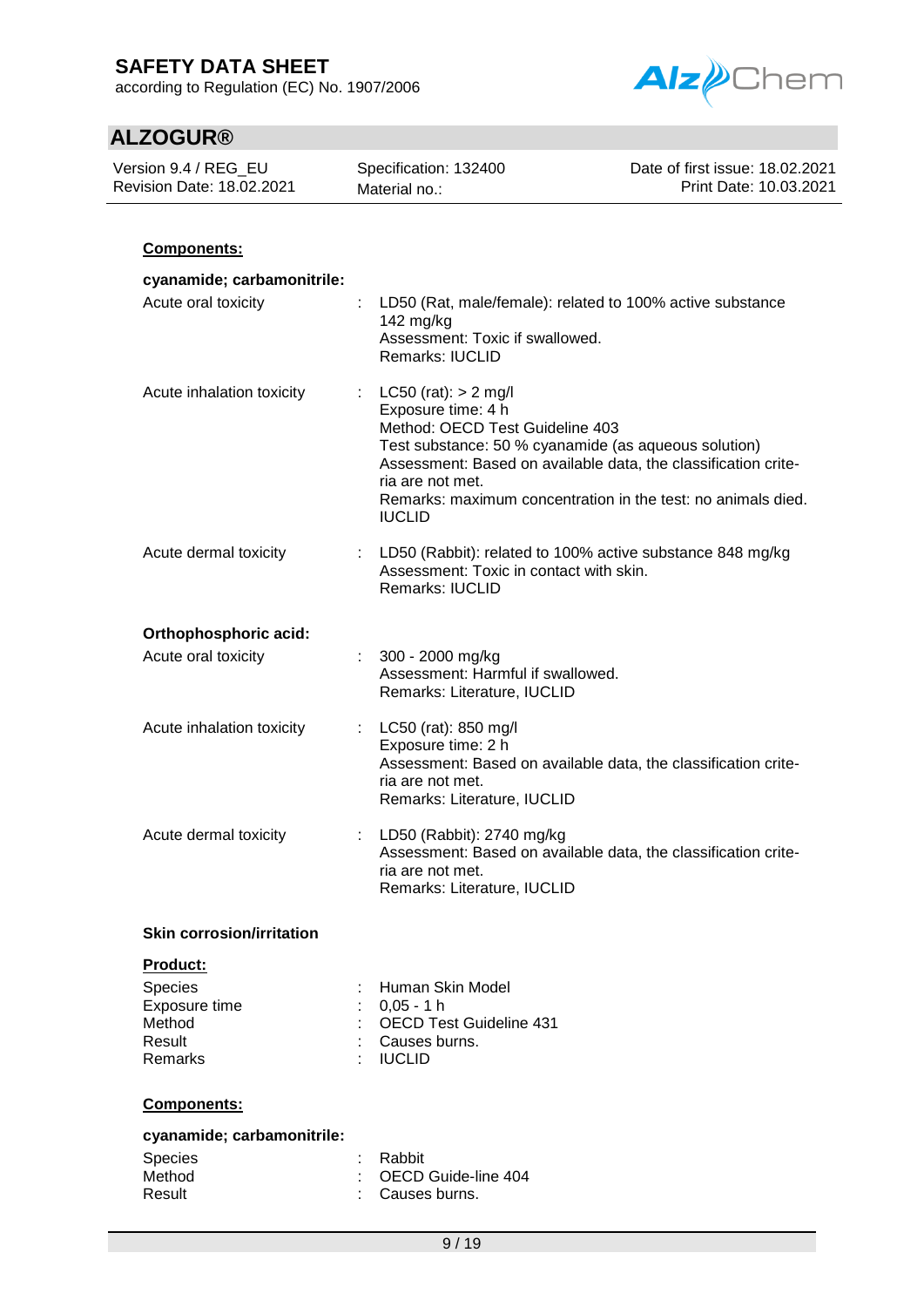according to Regulation (EC) No. 1907/2006



# **ALZOGUR®**

| Version 9.4 / REG_EU<br>Revision Date: 18.02.2021 |   | Specification: 132400<br>Material no.:                                                                              | Date of first issue: 18.02.2021<br>Print Date: 10.03.2021 |  |
|---------------------------------------------------|---|---------------------------------------------------------------------------------------------------------------------|-----------------------------------------------------------|--|
|                                                   |   |                                                                                                                     |                                                           |  |
| <b>Remarks</b>                                    |   | <b>IUCLID</b>                                                                                                       |                                                           |  |
| Orthophosphoric acid:                             |   |                                                                                                                     |                                                           |  |
| Species                                           |   | Rabbit                                                                                                              |                                                           |  |
| Assessment                                        |   | Causes severe skin burns and eye damage.                                                                            |                                                           |  |
| Remarks                                           |   | Literature, IUCLID                                                                                                  |                                                           |  |
| Serious eye damage/eye irritation                 |   |                                                                                                                     |                                                           |  |
| Product:                                          |   |                                                                                                                     |                                                           |  |
| Assessment                                        |   | Causes serious eye damage.                                                                                          |                                                           |  |
| Components:                                       |   |                                                                                                                     |                                                           |  |
| cyanamide; carbamonitrile:                        |   |                                                                                                                     |                                                           |  |
| Assessment                                        |   | Risk of serious damage to eyes.                                                                                     |                                                           |  |
| Remarks                                           |   | Due to the result "corrosive" of the acute dermal irritation<br>study, no acute eye irritation study was performed. |                                                           |  |
| Orthophosphoric acid:                             |   |                                                                                                                     |                                                           |  |
| Assessment                                        |   | Causes serious eye damage.                                                                                          |                                                           |  |
| Remarks                                           |   | Literature, IUCLID                                                                                                  |                                                           |  |
| Respiratory or skin sensitisation                 |   |                                                                                                                     |                                                           |  |
| <b>Product:</b>                                   |   |                                                                                                                     |                                                           |  |
| Assessment                                        |   | May cause an allergic skin reaction.                                                                                |                                                           |  |
| Components:                                       |   |                                                                                                                     |                                                           |  |
| cyanamide; carbamonitrile:                        |   |                                                                                                                     |                                                           |  |
| <b>Test Type</b>                                  |   | maximization test                                                                                                   |                                                           |  |
| Species                                           |   | guinea pig                                                                                                          |                                                           |  |
| Result<br>Remarks                                 |   | Sensitising<br><b>IUCLID</b>                                                                                        |                                                           |  |
|                                                   |   |                                                                                                                     |                                                           |  |
| Orthophosphoric acid:                             |   |                                                                                                                     |                                                           |  |
| Assessment                                        |   | Based on available data, the classification criteria are not met.                                                   |                                                           |  |
| Remarks                                           |   | (literature)                                                                                                        |                                                           |  |
| <b>Germ cell mutagenicity</b>                     |   |                                                                                                                     |                                                           |  |
| Components:                                       |   |                                                                                                                     |                                                           |  |
| cyanamide; carbamonitrile:                        |   |                                                                                                                     |                                                           |  |
| Germ cell mutagenicity-As-                        | ÷ | In vitro tests did not show mutagenic effects                                                                       |                                                           |  |
| sessment                                          |   | <b>Remarks: IUCLID</b>                                                                                              |                                                           |  |
|                                                   |   |                                                                                                                     |                                                           |  |

### **Orthophosphoric acid:**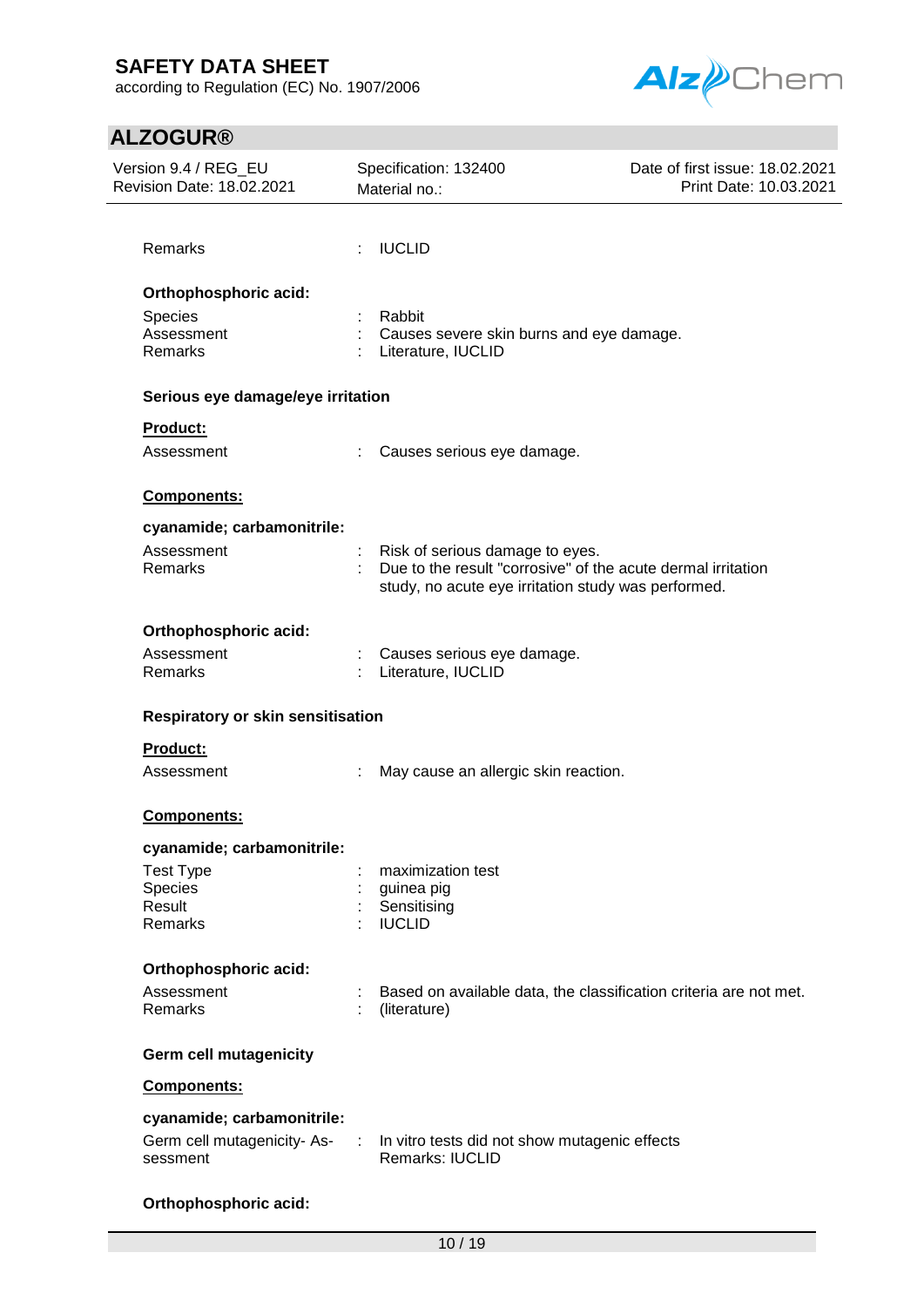according to Regulation (EC) No. 1907/2006



| Version 9.4 / REG_EU<br><b>Revision Date: 18.02.2021</b> |                                                                 |                               | Specification: 132400<br>Material no.:                                                                                       | Date of first issue: 18.02.2021<br>Print Date: 10.03.2021 |  |  |
|----------------------------------------------------------|-----------------------------------------------------------------|-------------------------------|------------------------------------------------------------------------------------------------------------------------------|-----------------------------------------------------------|--|--|
|                                                          | sessment                                                        |                               | Germ cell mutagenicity-As- : In vitro tests did not show mutagenic effects                                                   |                                                           |  |  |
|                                                          | Carcinogenicity                                                 |                               |                                                                                                                              |                                                           |  |  |
|                                                          | <b>Product:</b><br>Carcinogenicity - Assess-<br>ment            | $\mathbb{Z}^{\times}$         | Suspected of causing cancer.                                                                                                 |                                                           |  |  |
|                                                          | Components:                                                     |                               |                                                                                                                              |                                                           |  |  |
|                                                          | cyanamide; carbamonitrile:<br>Carcinogenicity - Assess-<br>ment |                               | Suspected of causing cancer.<br><b>Remarks: IUCLID</b>                                                                       |                                                           |  |  |
|                                                          | Orthophosphoric acid:<br>Carcinogenicity - Assess-<br>ment      |                               | : No evidence that cancer may be caused.                                                                                     |                                                           |  |  |
|                                                          | <b>Reproductive toxicity</b>                                    |                               |                                                                                                                              |                                                           |  |  |
|                                                          | <b>Product:</b>                                                 |                               |                                                                                                                              |                                                           |  |  |
|                                                          | Reproductive toxicity - As-<br>sessment                         | ÷.                            | Suspected of damaging fertility. Suspected of damaging the<br>unborn child.                                                  |                                                           |  |  |
|                                                          | Components:                                                     |                               |                                                                                                                              |                                                           |  |  |
|                                                          | cyanamide; carbamonitrile:                                      |                               |                                                                                                                              |                                                           |  |  |
|                                                          | Reproductive toxicity - As-<br>sessment                         |                               | Suspected of damaging fertility. Suspected of damaging the<br>unborn child.<br><b>Remarks: IUCLID</b>                        |                                                           |  |  |
|                                                          | Orthophosphoric acid:                                           |                               |                                                                                                                              |                                                           |  |  |
|                                                          | Reproductive toxicity - As-<br>sessment                         | $\mathcal{I}^{\mathcal{I}}$ . | Animal testing did not show any effects on fertility.<br>Animal testing did not show any effects on foetal develop-<br>ment. |                                                           |  |  |
|                                                          | <b>STOT - single exposure</b>                                   |                               |                                                                                                                              |                                                           |  |  |
|                                                          | Components:                                                     |                               |                                                                                                                              |                                                           |  |  |
|                                                          | cyanamide; carbamonitrile:<br>Assessment                        | ÷                             | Based on available data, the classification criteria are not met.                                                            |                                                           |  |  |
|                                                          | Orthophosphoric acid:<br>Assessment<br>Remarks                  |                               | Based on available data, the classification criteria are not met.<br>Literature, IUCLID                                      |                                                           |  |  |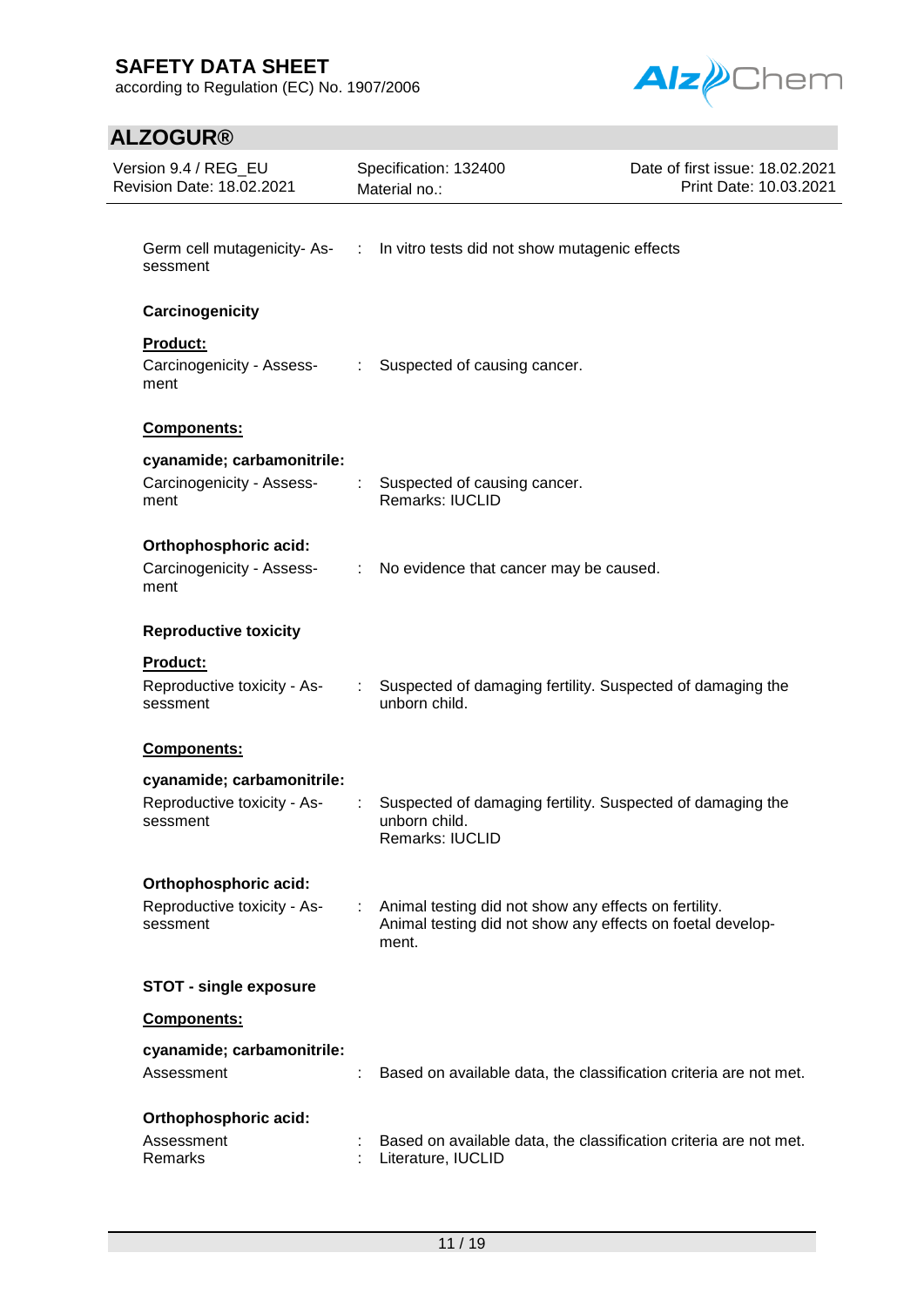according to Regulation (EC) No. 1907/2006



| Version 9.4 / REG_EU<br>Revision Date: 18.02.2021                                       |   | Specification: 132400<br>Material no.:                                                                      | Date of first issue: 18.02.2021<br>Print Date: 10.03.2021 |
|-----------------------------------------------------------------------------------------|---|-------------------------------------------------------------------------------------------------------------|-----------------------------------------------------------|
| <b>STOT - repeated exposure</b><br>Product:<br>Assessment                               |   | May cause damage to organs through prolonged or repeated<br>exposure.                                       |                                                           |
| Components:<br>cyanamide; carbamonitrile:<br>Assessment                                 |   | The substance or mixture is classified as specific target organ<br>toxicant, repeated exposure, category 2. |                                                           |
| Orthophosphoric acid:<br>Assessment<br>Remarks                                          |   | Based on available data, the classification criteria are not met.<br>Literature, IUCLID                     |                                                           |
| <b>Aspiration toxicity</b><br>Components:<br>Orthophosphoric acid:<br>no data available |   |                                                                                                             |                                                           |
| 11.2 Information on other hazards                                                       |   |                                                                                                             |                                                           |
| <b>Experience with human exposure</b>                                                   |   |                                                                                                             |                                                           |
| <b>Product:</b><br><b>General Information</b>                                           |   | Alcohol consumption increases the effect of the poison.                                                     |                                                           |
| <b>Components:</b>                                                                      |   |                                                                                                             |                                                           |
| cyanamide; carbamonitrile:<br><b>General Information</b>                                | t | Interactions with alcohol (ethanol).<br>Use of alcoholic beverages enhances the toxic effects.              |                                                           |
| <b>SECTION 12: Ecological information</b>                                               |   |                                                                                                             |                                                           |
| 12.1 Toxicity                                                                           |   |                                                                                                             |                                                           |

| <b>Product:</b>  |                                                                                                             |
|------------------|-------------------------------------------------------------------------------------------------------------|
| Toxicity to fish | : LC50 (Oncorhynchus mykiss): 180 mg/l<br>Exposure time: 96 h<br>Method: OECD 204<br><b>Remarks: IUCLID</b> |
|                  | NOEC (Oncorhynchus mykiss): 7,4 mg/l<br>Exposure time: 21 d<br>Method: OECD 204<br><b>Remarks: IUCLID</b>   |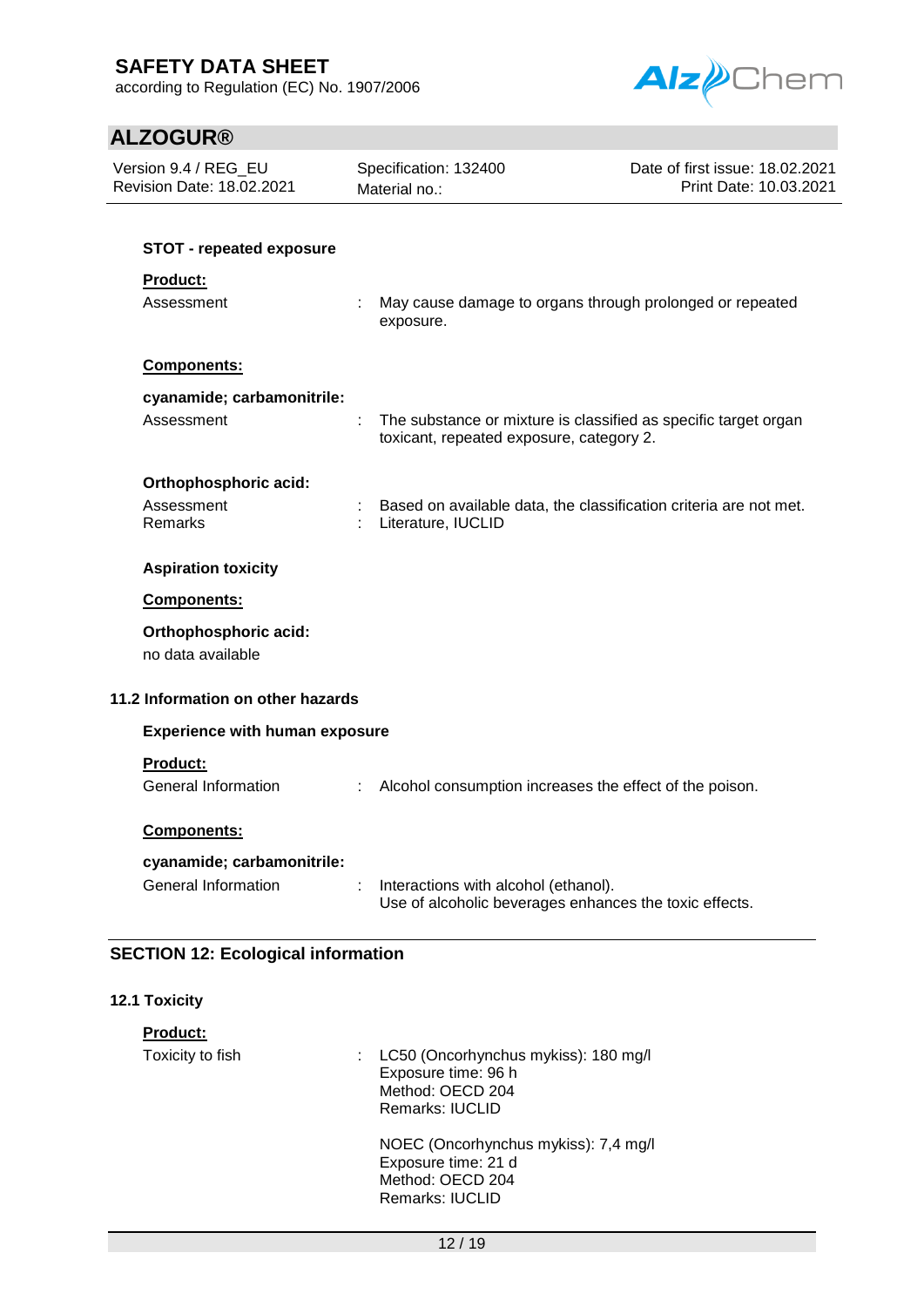according to Regulation (EC) No. 1907/2006



| Version 9.4 / REG EU<br>Revision Date: 18.02.2021           |                           | Specification: 132400<br>Material no.:                                                                                                               | Date of first issue: 18.02.2021<br>Print Date: 10.03.2021 |  |
|-------------------------------------------------------------|---------------------------|------------------------------------------------------------------------------------------------------------------------------------------------------|-----------------------------------------------------------|--|
|                                                             |                           |                                                                                                                                                      |                                                           |  |
| Toxicity to daphnia and other :<br>aquatic invertebrates    |                           | EC50 (Daphnia magna): 6,5 mg/l<br>Exposure time: 48 h<br>Method: OECD 202 part 1<br>Remarks: IUCLID                                                  |                                                           |  |
| Toxicity to algae/aquatic<br>plants                         |                           | ErC50 (selenastrum capricornutum): 27,5 mg/l<br>End point: growth rate<br>Exposure time: 90 h<br>Method: OECD 201<br>Remarks: IUCLID                 |                                                           |  |
| Toxicity to microorganisms                                  |                           | : EC 10 (Pseudomonas putida): 314 mg/l<br>Remarks: IUCLID                                                                                            |                                                           |  |
| Toxicity to terrestrial organ-<br>isms                      | ÷                         | LD50: ca. 100 µg/insect<br>Species: honeybees<br>Test substance: Product similar composition                                                         |                                                           |  |
| <b>Ecotoxicology Assessment</b><br>Chronic aquatic toxicity | ÷                         | Harmful to aquatic life with long lasting effects.                                                                                                   |                                                           |  |
| Components:                                                 |                           |                                                                                                                                                      |                                                           |  |
| cyanamide; carbamonitrile:<br>Toxicity to fish              | t.                        | LC50 (Oncorhynchus mykiss): related to 100% active sub-<br>stance 90 mg/l<br>Exposure time: 96 h<br>Remarks: IUCLID                                  |                                                           |  |
|                                                             |                           | NOEC (Oncorhynchus mykiss): related to 100% active sub-<br>stance 3,7 mg/l<br>Exposure time: 21 d<br><b>Remarks: IUCLID</b>                          |                                                           |  |
| Toxicity to daphnia and other<br>aquatic invertebrates      | $\sim 100$                | EC50 (Daphnia magna): related to 100% active substance 3,2<br>mg/l<br>Exposure time: 48 h<br>Remarks: IUCLID                                         |                                                           |  |
|                                                             |                           | NOEC (Daphnia magna): related to 100% active substance<br>0,1044 mg/l<br>Exposure time: 21 d<br>Remarks: IUCLID                                      |                                                           |  |
| Toxicity to algae/aquatic<br>plants                         | $\mathbb{Z}^{\mathbb{Z}}$ | ErC50 (selenastrum capricornutum): related to 100% active<br>substance 13,5 mg/l<br>End point: growth rate<br>Exposure time: 90 h<br>Remarks: IUCLID |                                                           |  |
| Toxicity to microorganisms                                  |                           | EC 10 (Pseudomonas putida): related to 100% active sub-<br>stance 157 mg/l                                                                           |                                                           |  |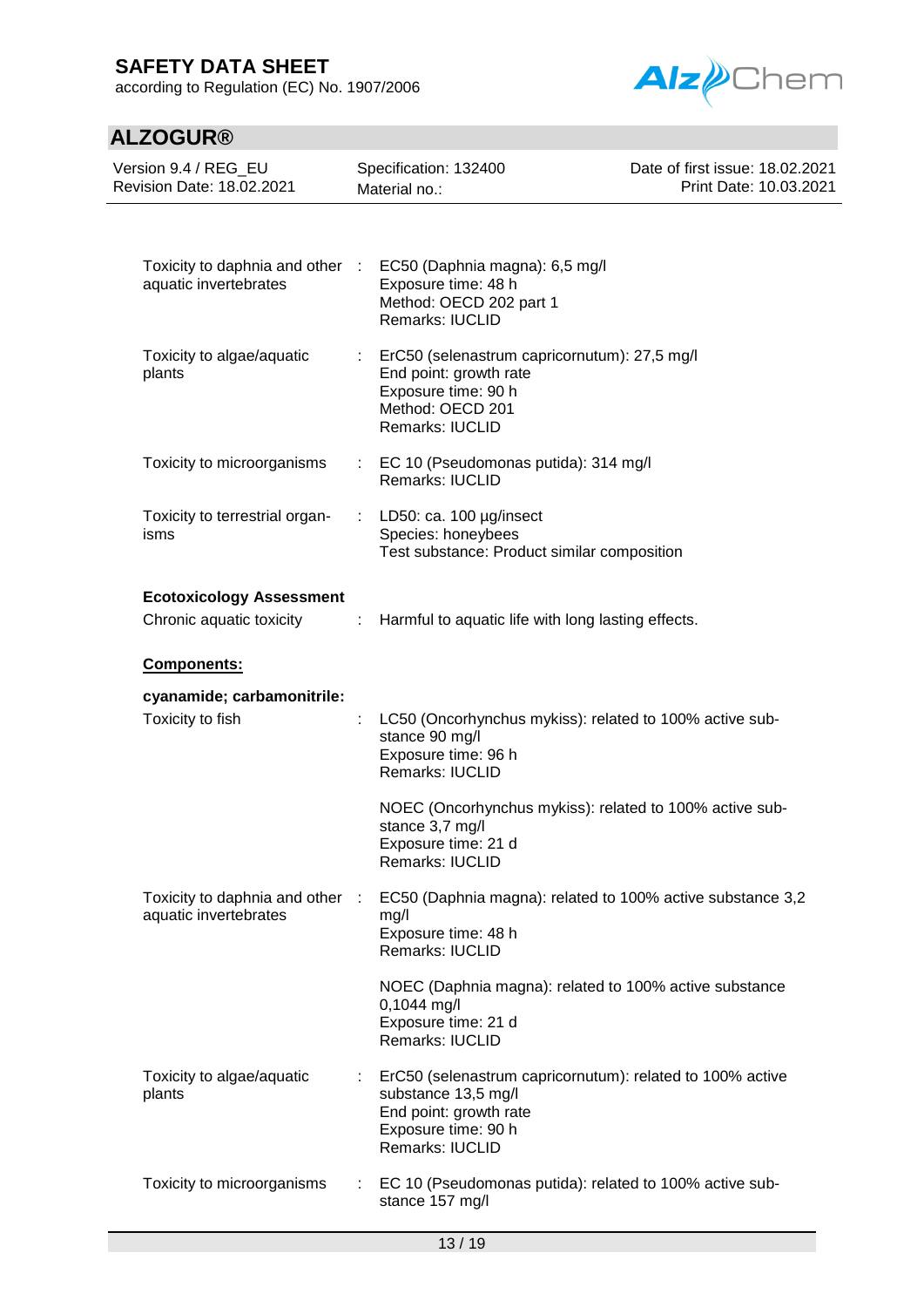according to Regulation (EC) No. 1907/2006



| Version 9.4 / REG_EU<br>Revision Date: 18.02.2021                              | Specification: 132400<br>Material no.:                                                                                                                                           | Date of first issue: 18.02.2021<br>Print Date: 10.03.2021 |
|--------------------------------------------------------------------------------|----------------------------------------------------------------------------------------------------------------------------------------------------------------------------------|-----------------------------------------------------------|
| Toxicity to terrestrial organ-<br>isms                                         | Remarks: IUCLID<br>LD50: ca. 100 µg/insect<br>Species: honeybees<br>Test substance: 50 % solution                                                                                |                                                           |
| <b>Ecotoxicology Assessment</b><br>Chronic aquatic toxicity<br>$\sim 10^{-11}$ | Harmful to aquatic life with long lasting effects.                                                                                                                               |                                                           |
| Orthophosphoric acid:<br>Toxicity to fish                                      | LC50 (Lepomis macrochirus): 3 - 3,25 mg/l<br>Exposure time: 96 h<br>Remarks: Literature, IUCLID                                                                                  |                                                           |
| Toxicity to daphnia and other<br>aquatic invertebrates                         | EC50 (Daphnia magna (Water flea)): > 100 mg/l<br>- 10<br>Exposure time: 48 h<br>Test Type: static test<br>Remarks: Literature, IUCLID                                            |                                                           |
| Toxicity to algae/aquatic<br>plants                                            | (Desmodesmus subspicatus): 100 mg/l<br>Exposure time: 72 h<br>Test Type: static test<br>Remarks: Literature, IUCLID                                                              |                                                           |
| Toxicity to microorganisms                                                     | $EC50:$ > 1000 mg/l<br>÷.<br>Exposure time: 3 h<br>Remarks: Literature, IUCLID                                                                                                   |                                                           |
| 12.2 Persistence and degradability                                             |                                                                                                                                                                                  |                                                           |
| <b>Product:</b>                                                                |                                                                                                                                                                                  |                                                           |
| Biodegradability                                                               | Remarks: Readily biodegradable under environmental condi-<br>tions.                                                                                                              |                                                           |
| Components:                                                                    |                                                                                                                                                                                  |                                                           |
| cyanamide; carbamonitrile:<br>Biodegradability                                 | Inoculum: activated sludge<br>÷<br>Biodegradation: $> 99\%$<br>Method: (CO2; modif. Sturm test / OECD 301 B)<br>Test substance: 50 % solution<br>Remarks: Readily biodegradable. |                                                           |
|                                                                                | Result: rapidly degradable<br>Method: Water-sediment test.<br>Test substance: 50 % solution<br>Remarks: Biodegradable in the soil (sediment).                                    |                                                           |
| Orthophosphoric acid:<br>Biodegradability                                      | Remarks: Inorganic product, cannot be eliminated from water<br>by biological cleaning methods, test not feasible                                                                 |                                                           |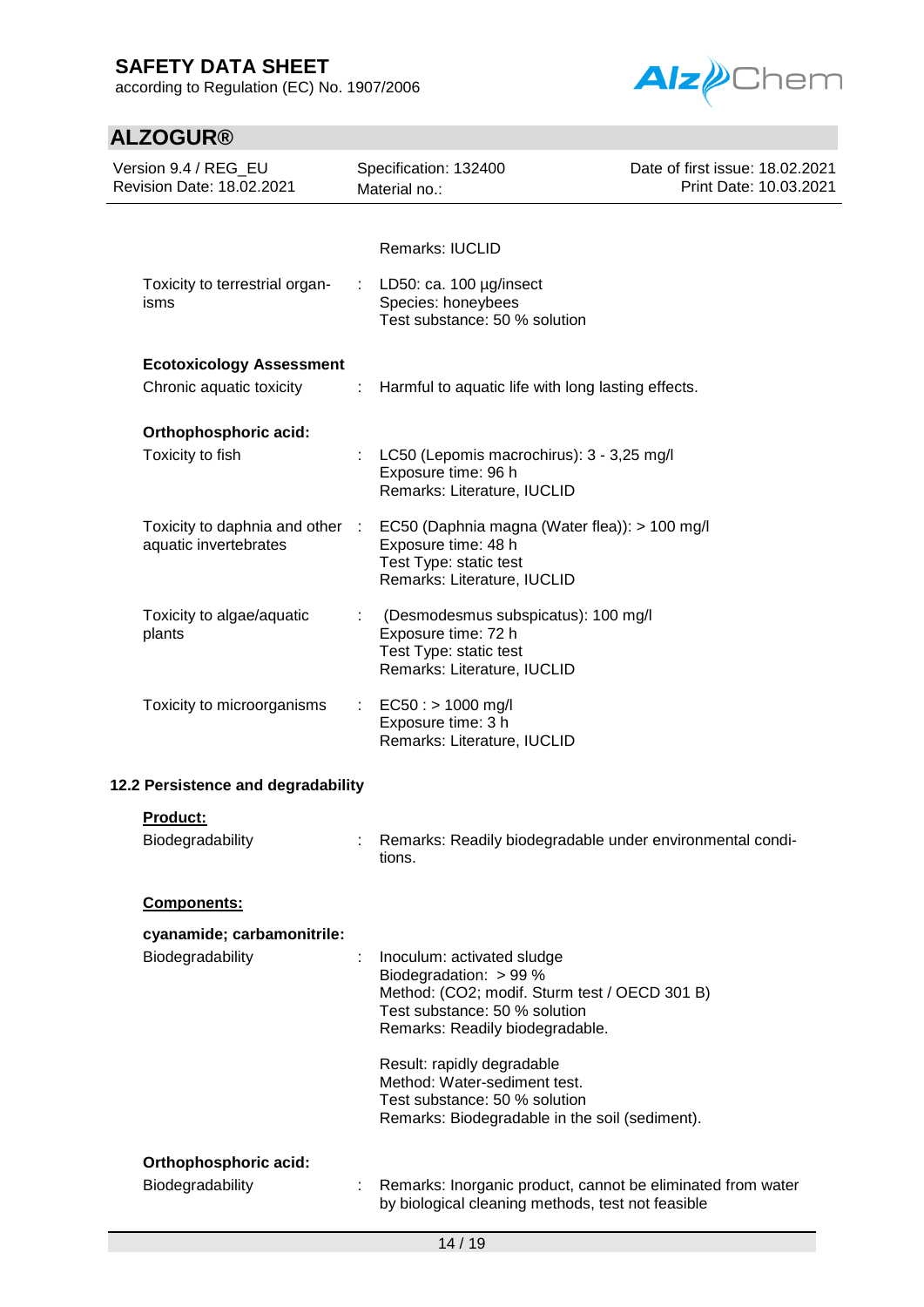according to Regulation (EC) No. 1907/2006



# **ALZOGUR®**

Version 9.4 / REG\_EU Revision Date: 18.02.2021

Specification: 132400 Material no.:

Date of first issue: 18.02.2021 Print Date: 10.03.2021

### **12.3 Bioaccumulative potential**

### **Product:**

Bioaccumulation : Remarks: No bioaccumulation is to be expected (log Pow <= 4).

### **Components:**

### **cyanamide; carbamonitrile:**

| Partition coefficient: n- | log Pow: -0,72      |
|---------------------------|---------------------|
| octanol/water             | Remarks: (measured) |

### **Orthophosphoric acid:**

### **12.4 Mobility in soil**

### **Product:**

| Distribution among environ- | Remarks: Mobile in soils |
|-----------------------------|--------------------------|
| mental compartments         |                          |

### **Components:**

### **cyanamide; carbamonitrile:**

| Distribution among environ-<br>mental compartments | : Adsorption/Soil<br>Medium: Soil<br>Koc: < 6.81 |
|----------------------------------------------------|--------------------------------------------------|
|                                                    | Remarks: Mobile in soils<br><b>IUCLID</b>        |

### **12.5 Results of PBT and vPvB assessment**

### **Product:**

Assessment : A PBT/vPvB evaluation is not available, since a chemical safety evaluation is not required / has not been carried out.

### **12.6 Endocrine disrupting properties**

no data available

### **12.7 Other adverse effects**

### **Product:**

| Additional ecological infor- | Do not allow entrance in sewage water, soil stretches of wa- |
|------------------------------|--------------------------------------------------------------|
| mation                       | ter, groundwater, drainage systems.                          |

### **Components:**

**cyanamide; carbamonitrile:**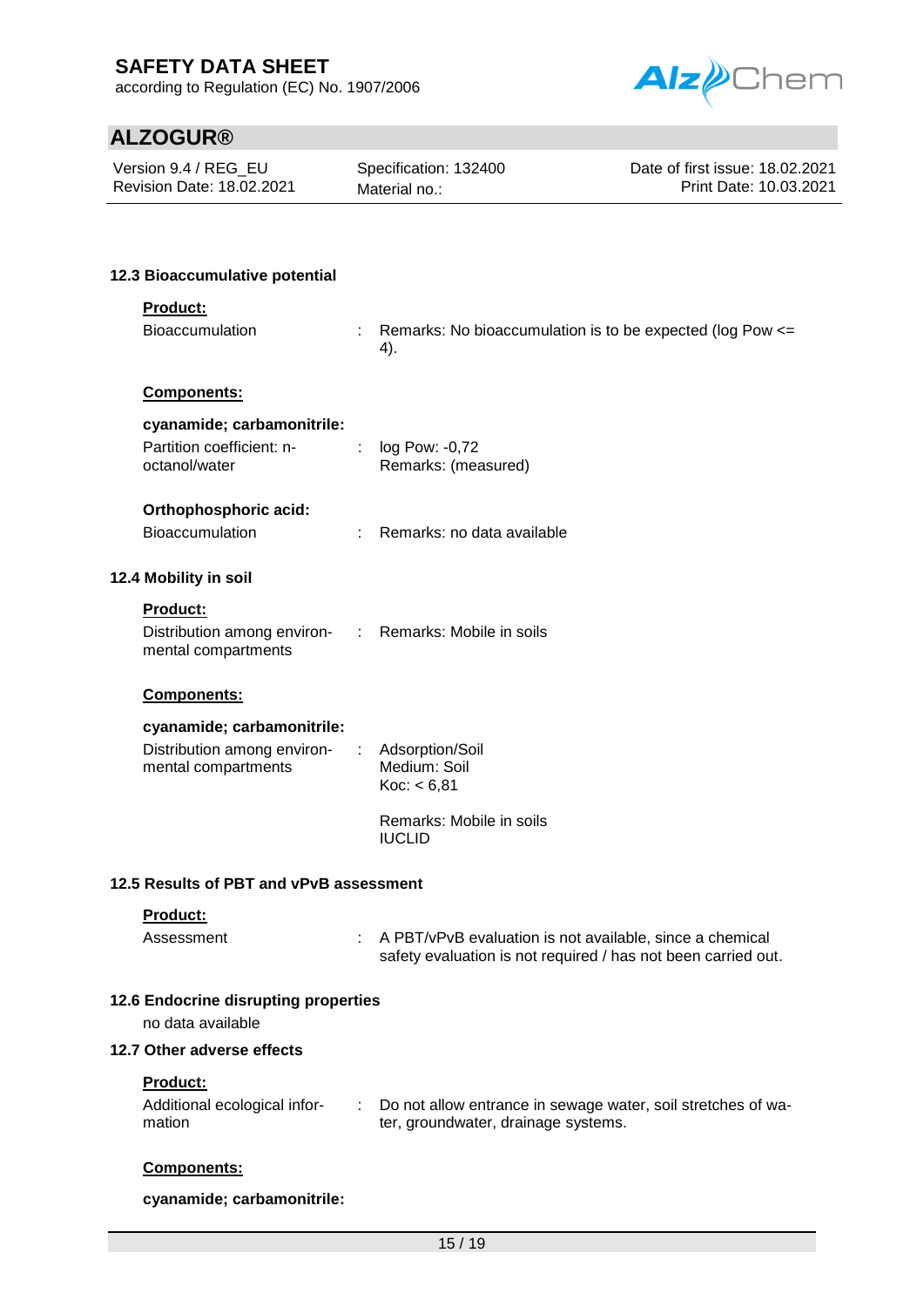according to Regulation (EC) No. 1907/2006



# **ALZOGUR®**

| Version 9.4 / REG EU<br>Revision Date: 18.02.2021               | Specification: 132400<br>Material no.:                                                                 | Date of first issue: 18.02.2021<br>Print Date: 10.03.2021 |
|-----------------------------------------------------------------|--------------------------------------------------------------------------------------------------------|-----------------------------------------------------------|
| Additional ecological infor-<br>mation                          | : Under acid conditions ( $pH < 4$ ) the product hydrolyses to urea,<br>which is easily biodegradable. |                                                           |
| Orthophosphoric acid:<br>Additional ecological infor-<br>mation | : The product may be harmful to aquatic organisms by pH-shift.                                         |                                                           |

## **SECTION 13: Disposal considerations**

### **13.1 Waste treatment methods**

| Product                | Must be brought to an adequate waste treatment facility, in<br>conformity with applicable waste disposal regulations.             |
|------------------------|-----------------------------------------------------------------------------------------------------------------------------------|
| Contaminated packaging | : Do not reuse empty containers and dispose of in accordance<br>with the regulations issued by the appropriate local authorities. |

## **SECTION 14: Transport information**

### **14.1 UN number or ID number**

| <b>ADR</b>                      | $\mathcal{C}_{\mathcal{A}}$ | <b>UN 2922</b>                                          |
|---------------------------------|-----------------------------|---------------------------------------------------------|
| <b>RID</b>                      |                             | <b>UN 2922</b>                                          |
| <b>IMDG</b>                     | ÷.                          | <b>UN 2922</b>                                          |
| <b>IATA</b>                     |                             | <b>UN 2922</b>                                          |
| 14.2 UN proper shipping name    |                             |                                                         |
| <b>ADR</b>                      |                             | CORROSIVE LIQUID, TOXIC, N.O.S.<br>(cont. Cyanamide)    |
| <b>RID</b>                      |                             | CORROSIVE LIQUID, TOXIC, N.O.S.<br>(cont. Cyanamide)    |
| <b>IMDG</b>                     |                             | CORROSIVE LIQUID, TOXIC, N.O.S.<br>(cont. Cyanamide)    |
| <b>IATA</b>                     |                             | Corrosive liquid, toxic, n.o.s.<br>(cont. Cyanamide)    |
| 14.3 Transport hazard class(es) |                             |                                                         |
| <b>ADR</b>                      | t.                          | -8                                                      |
| <b>RID</b>                      |                             | $\therefore$ 8                                          |
| <b>IMDG</b>                     | $\sim$                      | -8                                                      |
| <b>IATA</b>                     | ÷.                          | 8                                                       |
| 14.4 Packing group              |                             |                                                         |
| Remarks                         |                             | Keep separate from foodstuffs, luxury foods, feedstuffs |
|                                 |                             |                                                         |

### **ADR**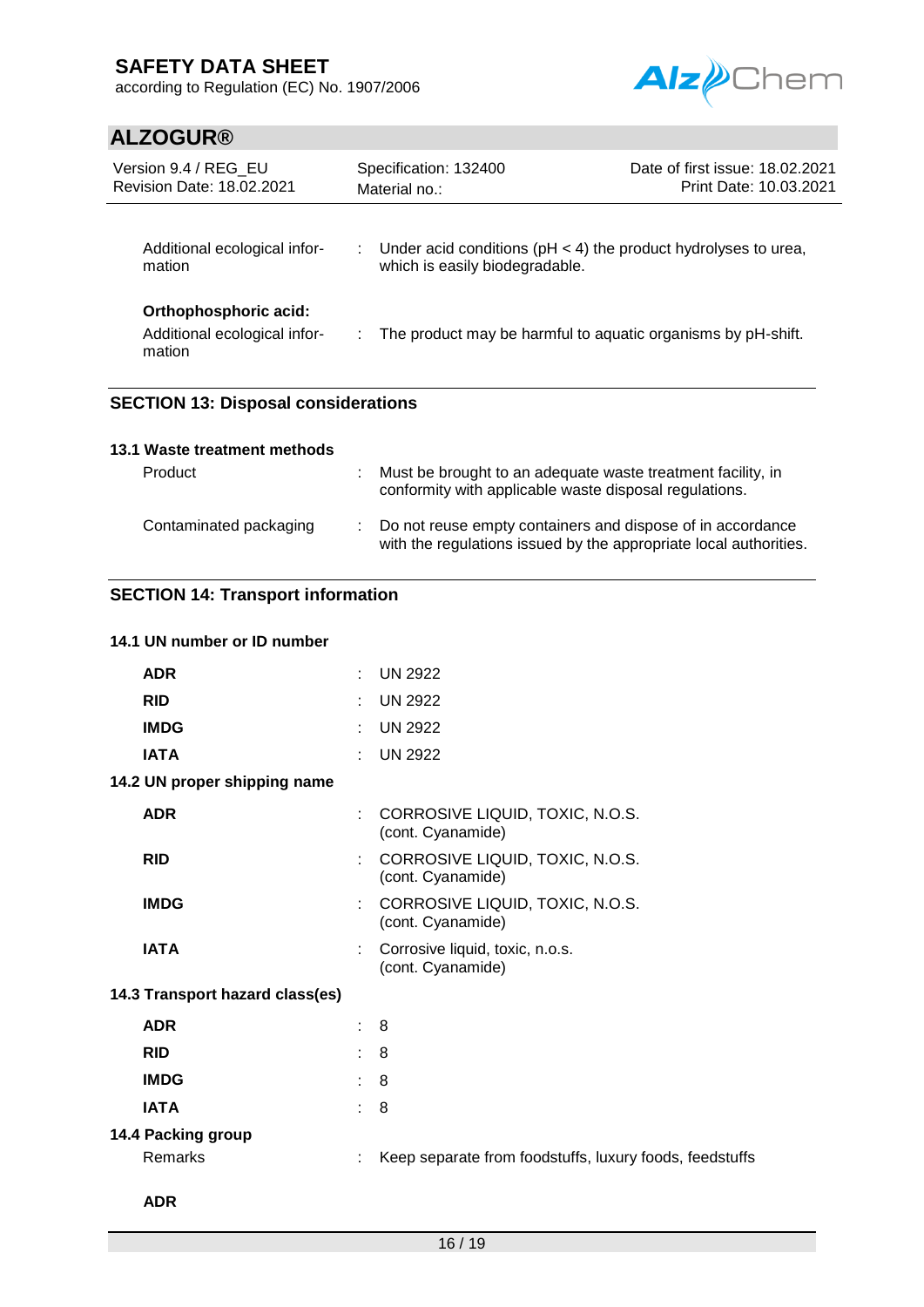according to Regulation (EC) No. 1907/2006



## **ALZOGUR®**

| Version 9.4 / REG_EU<br>Revision Date: 18.02.2021                                                                                          | Specification: 132400<br>Material no.:                                                                                        | Date of first issue: 18.02.2021<br>Print Date: 10.03.2021 |
|--------------------------------------------------------------------------------------------------------------------------------------------|-------------------------------------------------------------------------------------------------------------------------------|-----------------------------------------------------------|
|                                                                                                                                            |                                                                                                                               |                                                           |
| Packing group<br><b>Classification Code</b><br>Hazard Identification Number :<br>Labels<br>Tunnel restriction code                         | Ш<br>CT <sub>1</sub><br>86<br>8(6.1)<br>(E)                                                                                   |                                                           |
| <b>RID</b><br>Packing group<br><b>Classification Code</b><br>Hazard Identification Number :<br>Labels                                      | Ш<br>CT <sub>1</sub><br>86<br>8(6.1)                                                                                          |                                                           |
| <b>IMDG</b><br>Packing group<br>Labels<br>EmS Code<br>Remarks                                                                              | $\mathbf{II}$<br>8(6.1)<br>$F-A, S-B$<br>Clear of living quarters.<br>Keep separate from foodstuffs, luxury foods, feedstuffs |                                                           |
| <b>IATA (Cargo)</b><br>Packing instruction (cargo<br>aircraft)<br>Packing instruction (LQ)<br>Packing group<br>Labels<br>Remarks           | 855<br>Y840<br>$\mathbf{II}$<br>Corrosive, Toxic<br>ERG-Code 8P<br>Keep separate from foodstuffs, luxury foods, feedstuffs    |                                                           |
| <b>IATA (Passenger)</b><br>Packing instruction (passen-<br>ger aircraft)<br>Packing instruction (LQ)<br>Packing group<br>Labels<br>Remarks | 851<br>$\mathcal{L}^{\mathcal{L}}$<br>Y840<br>$\mathbf{H}$<br>Corrosive, Toxic<br>ERG-Code 8P                                 |                                                           |
| <b>14.5 Environmental hazards</b>                                                                                                          |                                                                                                                               |                                                           |
| <b>ADR</b><br>Environmentally hazardous<br><b>RID</b>                                                                                      | no                                                                                                                            |                                                           |
| Environmentally hazardous                                                                                                                  | no                                                                                                                            |                                                           |
| <b>IMDG</b><br>Marine pollutant                                                                                                            | no                                                                                                                            |                                                           |
| 14.6 Special precautions for user<br>Remarks                                                                                               | Keep separate from foodstuffs, luxury foods, feedstuffs                                                                       |                                                           |
|                                                                                                                                            |                                                                                                                               |                                                           |

The transport classification(s) provided herein are for informational purposes only, and solely based upon the properties of the unpackaged material as it is described within this Safety Data Sheet. Transportation classifications may vary by mode of transportation, package sizes, and variations in regional or country regulations.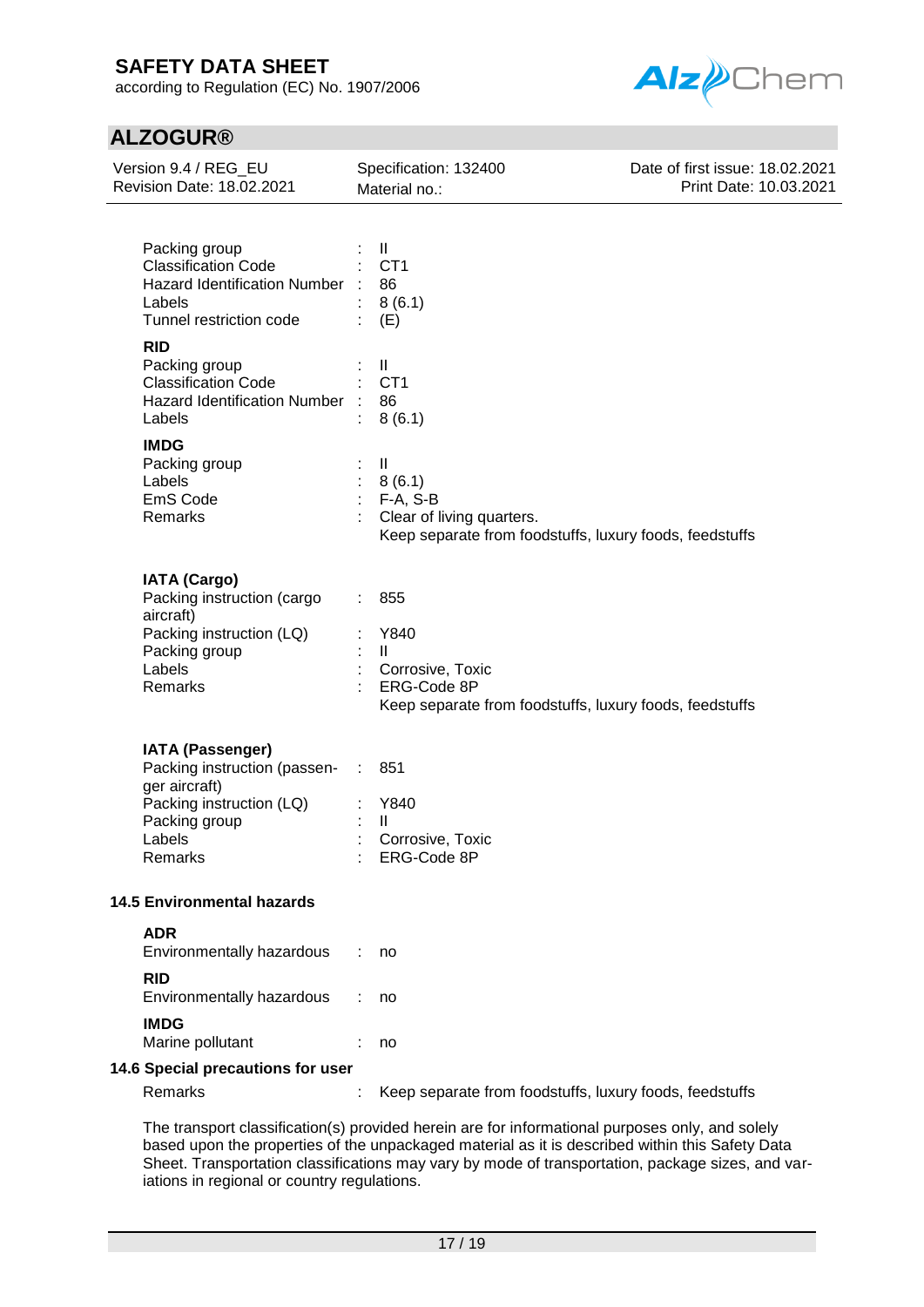according to Regulation (EC) No. 1907/2006



## **ALZOGUR®**

Version 9.4 / REG\_EU Revision Date: 18.02.2021 Specification: 132400 Material no.:

Date of first issue: 18.02.2021 Print Date: 10.03.2021

### **14.7 Maritime transport in bulk according to IMO instruments**

Not applicable for product as supplied.

### **SECTION 15: Regulatory information**

### **15.1 Safety, health and environmental regulations/legislation specific for the substance or mixture**

Volatile organic compounds : Law on the incentive tax for volatile organic compounds (VOCV) Volatile organic compounds (VOC) content: 0 %

### **Other regulations:**

Restricted to professional users. According to EU Regulation 528/2012/EEC and country-specific requirements. The employment limitations under the protection of young persons act, the laws on pregnant women and young mothers and work at home is/are to be observed.

### **15.2 Chemical safety assessment**

No substance safety assessment is required for this product because use of the substance is already regulated within the framework of specific legal regulations.

### **SECTION 16: Other information**

**Full text of H-Statements**

| ו טוו נטאג טו וו טנענטוווט              |                                                                                                                       |
|-----------------------------------------|-----------------------------------------------------------------------------------------------------------------------|
| H <sub>290</sub>                        | May be corrosive to metals.                                                                                           |
| H <sub>301</sub>                        | Toxic if swallowed.                                                                                                   |
| H302                                    | Harmful if swallowed.                                                                                                 |
| H311                                    | Toxic in contact with skin.                                                                                           |
| H314                                    | Causes severe skin burns and eye damage.                                                                              |
| H317                                    | May cause an allergic skin reaction.                                                                                  |
| H318                                    | Causes serious eye damage.                                                                                            |
| H <sub>351</sub>                        | Suspected of causing cancer.                                                                                          |
| H361fd                                  | Suspected of damaging fertility. Suspected of damaging the<br>unborn child.                                           |
| H373                                    | May cause damage to organs through prolonged or repeated<br>exposure.                                                 |
| H412                                    | Harmful to aquatic life with long lasting effects.                                                                    |
| <b>Full text of other abbreviations</b> |                                                                                                                       |
| Acute Tox.                              | Acute toxicity                                                                                                        |
| <b>Aquatic Chronic</b>                  | Long-term (chronic) aquatic hazard                                                                                    |
| Carc.                                   | Carcinogenicity                                                                                                       |
| Eye Dam.                                | Serious eye damage                                                                                                    |
| Met. Corr.                              | Corrosive to metals                                                                                                   |
| Repr.                                   | Reproductive toxicity                                                                                                 |
| Skin Corr.                              | Skin corrosion                                                                                                        |
| Skin Sens.                              | Skin sensitisation                                                                                                    |
| STOT RE                                 | Specific target organ toxicity - repeated exposure                                                                    |
| 2000/39/EC                              | Europe. Commission Directive 2000/39/EC establishing a first<br>list of indicative occupational exposure limit values |